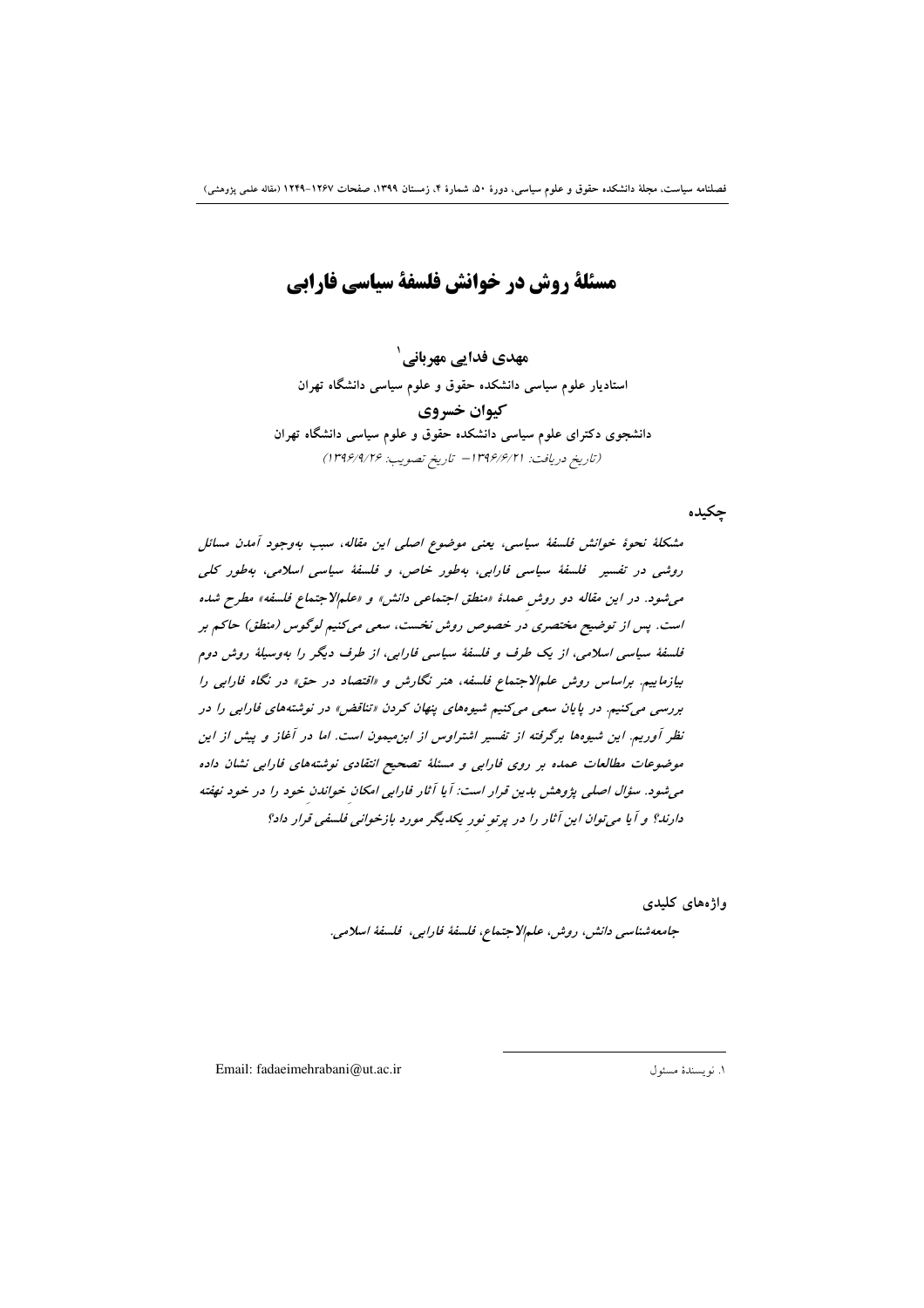#### ۱. مقدمه

در این مقاله کلیاتی روشمند در نحوهٔ نظر به فلسفهٔ سیاسی فارابی و تأکید بر مسئلهٔ روش و تعیینکننده بودن آن در نوع خوانش ما ارائه میشود. در بررسی فلسفهٔ سیاسی فارابی و بهطور كلَّى فلسفة اسلامي، كمتر از روش سخن به ميان آمده است؛ محققان فلسفة اسلامي ييش از هر چيز بايد به اين پرسش پاسخ دهند: «چگونه فلسفهٔ اسلامي را بايد خواند؟» و ما بهصورتِ خاص در پی این پرسش هستیم که «چگونه باید فلسفهٔ سیاسی فارابی را خواند؟» در این زمینه روشهای زیادی را می توان مطرح کرد. اما در این پژوهش به دو روش «منطق اجتماعی دانش» و «علمالاجتماع فلسفه» خواهیم پرداخت. ابتدا از روش نخست سخن به میان میآید و سپس با هدف نشان دادن کاستیهای این روش، روش دوم بهصورت مفصل در دو بخش بررسی می شو د.

بخش اول به كليت فلسفة اسلامي و منطق حاكم بر دورة ميانه از طريق علمالاجتماع فلسفه اختصاص دارد. بخش دوم نیز بهصورت خاص به طرح فهم فلسفهٔ فارابی از طریق خود او می پردازد. هر دو بخش بهصورت کلی هم توضیح مفصلی از روش علمالاجتماع فلسفه با تأکید بر نظریات لئواشتراوس خواهد بود و هم سعی شده نظر فارابی در مورد چگونگی خواندن أثارش توضیح داده شود. توضیح تناقض افلاطونگرایی و ارسطوگرایی، اهمیت اَن در فلسفهٔ اسلامی، مسئلهٔ تعذیب و هنر نگارشی فلاسفهٔ کلاسیک، توضیح فارابی در خصوص هنر نوشتن و نحوهٔ خوانش افلاطون و ارسطو توسط فارابی، از جمله مسائلی است که به آنها خواهيم يرداخت.

پیش از پرداختن به این مسائل تاریخچهای از فارابیپژوهی، تا حد ممکن، مطرح شده است. در این بخش نشان دادهایم که آثار فارابی تا قرون جدید به نسبت ابن سینا، ابن رشد و... هرگز در میانهٔ مجالس درس، در غرب و شرق، نبوده است. این مسئله در پژوهش در خصوص فارابی باید درنظر گرفته شود. پس از تاریخچه، یکی از مشکلات در خصوص فارابی، یعنی نبود چیزی به نام «مجموعهٔ آثار» فارابی به طریق انتقادی و میزان توفیق محققان در این خصوص توضیح داده می شود.

## ۲. تاریخچهٔ فارابییژوهی

اولین مطالعهٔ جامع در مورد مقام فارابی در فلسفهٔ اسلامی، پیش از جنگ جهانی دوم، یعنی سال ۱۹۳۴، توسط ابراهیم مدکور انتشار یافت (Madkour,1934). وی سعی کرد منزلتِ فارابی در مکتب فلسفهٔ اسلامی را کشف کند و متوجه شد که فارابی به جایگاه واقعی خود در حوزهٔ درس و بحث نایل نشده است؛ مؤلفات باقیماندهٔ فارابی بهصورت خطی و مجهول در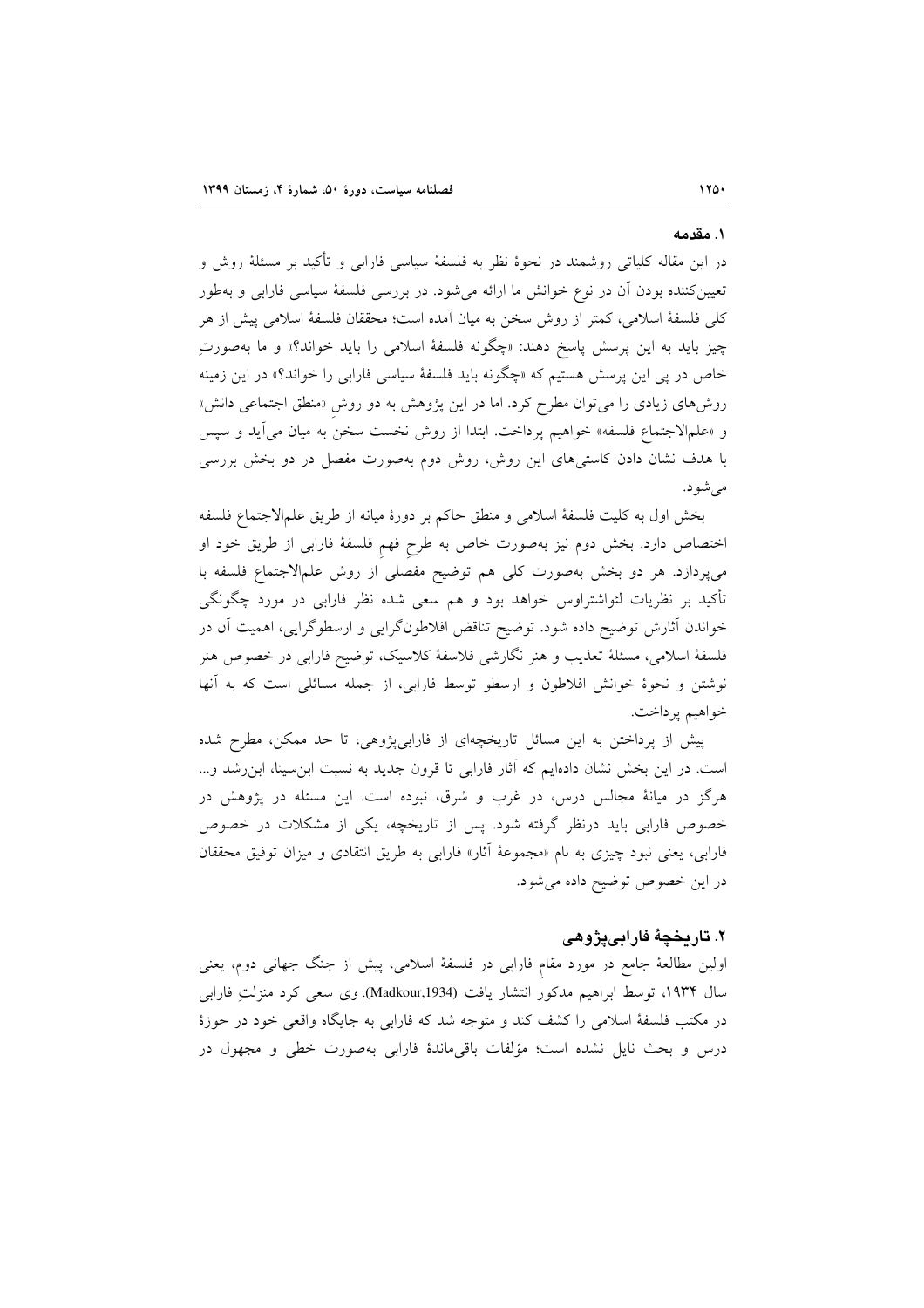گوشهگوشهٔ ربع مسکون پخش شده بود و کتابهایش هرگز به کتابهای درسی اهل فلسفه تبدیل نشد (مدکور، ۱۹۸۳: ۵). فارابی نه در دنیای عربزبان و نه در دنیای لاتینی، آنچنان که باید شناخته نشد. فیلسوفانی مثل ابن سینا و یا حتی «غزالی فیلسوف»، بر مبنای آنچه مدکور می گوید، یا فیلسوفان اندلسی مثل ابن باجه و ابن طفیل از فضل و جایگاه فارابی آگاهی داشتند، اما آثار او میانهٔ جلسات درس و بحث را نگرفت (مدکور، ۱۹۸۳: ۷). در دنیای لاتینی سرنوشت آثار فارابی بهتر از دنیای عربزبان نبود. بعضی آثار او، از جمله *إحصاءالعلوم و مقالهٔ فی معانی العقل،* به لاتین ترجمه شد؛ بعضی متفکران بزرگ مسیحی قرن سیزدهم مانند آلبرت کبیر و راجر بيكن، فارابي را مي شناختند، اما با همهٔ اينها اگر بخواهيم در مورد تأثير فلسفهٔ اسلامي در مسیحیت و اروپا سخن بگوییم، باید به نام ابنِسینا و ابنِرشد اشاره کنیم. بهطور مثال راجر بیکن، که پیشتر گفتیم از مقام فارابی آگاهی داشته، اغلب سینایی بود و او را رهبر و فرمانروای فلسفهٔ بعد از ارسطو میدانست (ژیلسون، ۱۳۸۹: ۴۱۵). از طرف دیگر، باید به ابن رشد اشاره کرد. میدانیم که در دنیای لاتینی متأثر از ابنِ رشد جریانی موسوم به ابنِ رشدگرایان شکل گرفت که موجب تعطیلی فلسفه در سال ۱۲۷۷ شد (ر.ک: ژیلسون، ۱۳۸۹: ۵۴۸)

اولین مطالعات، به زبانهای اروپایی، بر روی فارابی به سال ۱۸۸۹ و کتاب اشتاین اشتانر با عنوان *زندگ<sub>ی</sub> و نوشتههای فارابی* بازمیگردد (steinshneider, 1869). پس از آن در سال ۱۹۴۳ اثر ابراهیم مدکور در مورد مقام فارابی در فلسفهٔ اسلامی چاپ شد (madkour, 1934) که پیش از این ذکر آن رفت. وی براساس آثار منتشرشدهٔ فارابی و همچنین بعضی نسخ خطی چاپنشدهای که در آن زمان در کتابخانههای اروپا وجود داشت، محدودیتهای بحث در خصوص فارابی را بهخوبی نشان داد، زیرا در آن زمان بسیاری از آثار فارابی هنوز تصحیح نشده بود. اما لئو اشتراوس در سال ۱۹۳۶ هنگام بررسی کتاب فلقیرا با عنوان *راشیت الحکمه* (falaquera, 1902) (مقدمة حكمت)، هويت ساختار مهمترين اثر فلسفى فارابي، يعني كتاب سهبخشي (trilogy) «فلسفة افلاطون و ارسطو» را كه شامل *تحصيل السعاده، فلسفة افلاطون* و فا*سفة ارسطو مى شود،* تعيين كرد (Mahdi, 2001: 5). مقالة مهم اشتراوس (١٩۴۵) با عنوان «افلاطون فارابی» دو سال پس از انتشار کتاب *فلسفهٔ افلاطون* (۱۹۴۳) در سال ۱۹۴۵ منتشر شد؛ اثر مهم دیگر، نوشتهٔ محسن مهدی (۲۰۰۱) با عنوان *فارابی و مسئلهٔ تأسیس فلسفهٔ اسلامی* است. این کتاب بر مبنای روش لئو اشتراوس به اهم موضوعات فلسفهٔ سیاسی فارابی پرداخته است و ما نیز به تفاریق و بر خَسَب موضوع به آرای محسن مهدی در خصوص فارابي خواهيم پرداخت. ريچارد نِتون\_ «فارابي و مكتب او» (netton, 1992)ـ والتزر و نجار و بسیاری دیگر نیز در کتابها و مقالاتی به ابعاد مختلف فلسفه و فلسفهٔ سیاسی فارابی پرداختهاند. رضا داوری اردکانی نیز در مورد فلسفهٔ سیاسی فارابی به تولید چند اثر همت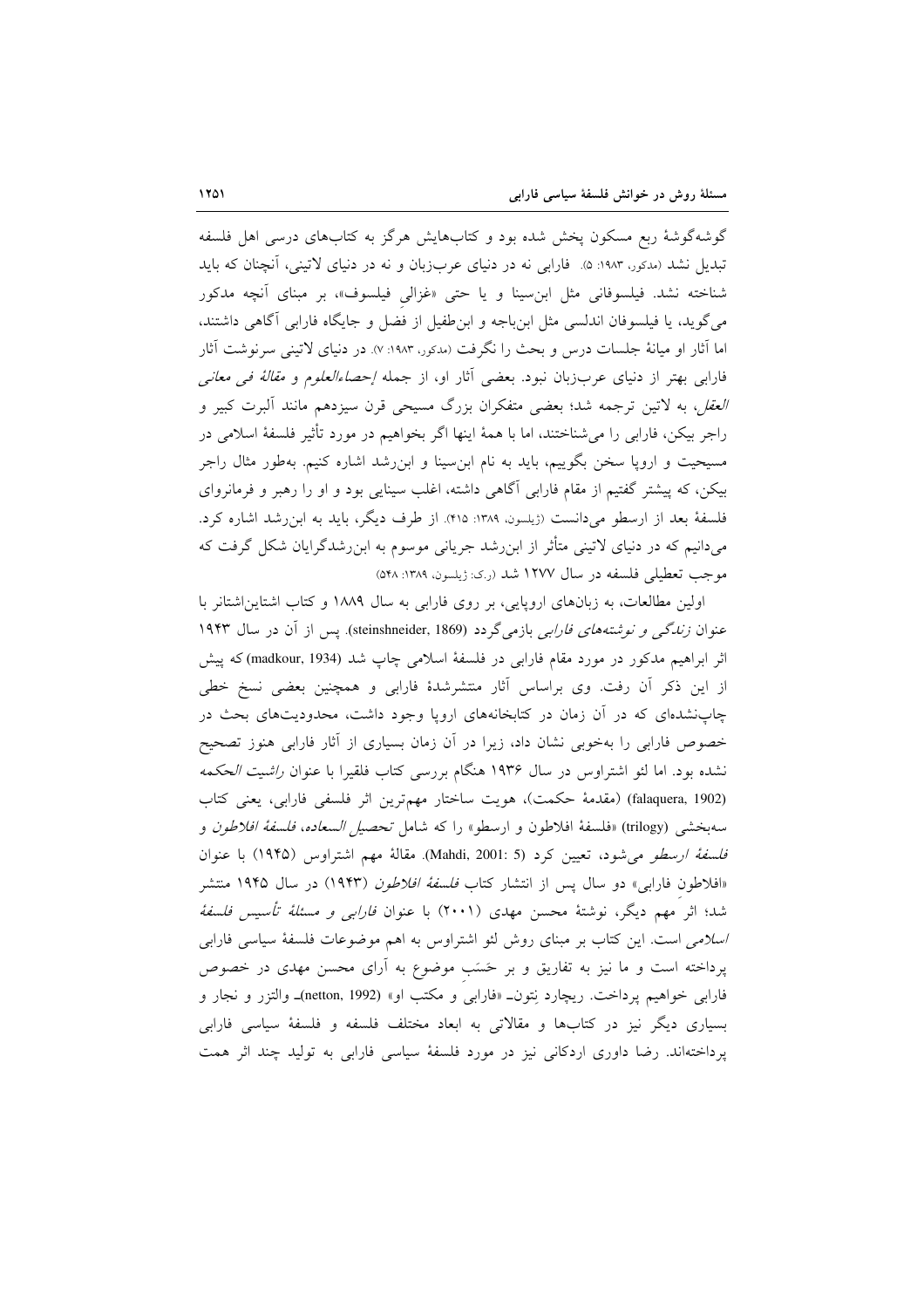گماشت که شاید بتوان آنها را تنها آثار فارسی شایان توجه در این مورد دانست (داوری، ۱۳۶۰ و ۱۳۸۹) . آنچه ما در یی آنیم، و به نظر ما هنوز در کتابهای فارسی در مورد فارابی دیده نم شود، توضیحی روشمند و منطقی در سایهٔ خود آثار فارابی است؛ یعنی بازخوانی فلسفی آثار فارابی در سایهٔ خود این آثار. در یی چنین مسئلهای ابتدا باید مقدمهای در خصوص خود مسئلهٔ روش به نگارش درآورد، که این مقاله سعی دارد چنین باشد. ایدون باد!

## ٣. مسئلهٔ چاپ انتقادی آثار

اواخر قرن نوزدهم یعنی سال ۱۸۹۰ بود که دیتریشی بعضی از آثار فارابی را با عنوان *الثمره المعرضيه في بعض الرسائل الفارابيه*، شامل هفت رساله (ديتريشي: ١٨٩٠-١٨٩٢) و در سال ١٨٩۵، اثر مهم دیگر فارابی یعنی *آراءاهل مدینهٔ فاضله* را منتشر کرد (فارابی، ۱۸۹۵). اوائل ربع دوم قرن بیستم جمعیت دائرهالمعارف عثمانیه در حیدرآباد دَکن تعدادی از رسائل فارابی را به چاپ رساند که همهٔ اَنها با عجله منتشر شدند و در اَنها منهج و روش تحقیق علمی دقیق متأسفانه رعايت نشد (القائمه الجديده للمطبوعات العربيه، ١٩٧٣: ١٠-٩).

از جمله افراد دیگری که به شکل دقیق و علمی به انتشار آثار فارابی پرداخت، عثمان امین بود که اثر مهم و تأثیرگذار *إحصاء العلوم* را در سال ۱۹۴۹ منتشر کرد (<sub>فارابی</sub>، ۱۹۴۹). در خلال سال های ۱۹۵۵ تا ۱۹۶۱ دنلوب تعدادی از آثار فارابی را که مربوط به علم منطق بود، منتشر کرد (Dunlop, 1957). تورکر، استاد جامعهٔ آنکارا، رسائلی را که دنلوب منتشر کرده بود، بار دیگر و به شکلی متفاوت و با اضافه کردن چند اثر دیگر و ترجمهٔ فرانسوی آثار، منتشر کرد. در سال ۱۹۶۰ ولهلم کوتش و استانلی مارو *رسالهٔ شرح الفارابی لکتاب أرسطوطالیس فی* العباره را كه يكي از كتابهاى بسيار مهم فارابي است، منتشر كردند (فارابي، ١٩۶٠). بين سال هاى ۱۹۶۱ تا ۱۹۷۰، فارابی پژوه بزرگ، محسنْ مهدی به انتشار رسائل و کتابهای فارابی، همراه با تعلیقات و مقدمات و هوامش علمی و دقیق، همت گماشت و به غنیتر شدن حوزهٔ فارابیپژوهی کمک شایانی کرد. از مهمترین این کتابها، کتاب *الحروف* است (<sub>فارابی</sub>، ۱۹۸۶). ابراهیم مدکور، بهدرستی، مانند کاری که نسبت به آثار سنت توماس آکوئیناس شد، خواهان جمع آوري مؤلفات فارابي، ذيل آنچه موسوم به «مجموع» يا cot pus است، شد؛ اما متأسفانه هنوز چنین کاری، هرچند ضرورت اّن احساس میشود، انجام نگرفته است. نمونهٔ چنین کاری را محسن مهدی در کتاب *المله و نصوص الأخری* انجام داده است؛ وی ارتباط میان چند اثر فارابی به لحاظ محتوایی را، همراه با مقدمهای دقیق، کشف کرد و این آثار را در روشنایی یکدیگر قرار داد. این دست کارها چهرهٔ دیگری به فارابی و فلسفهٔ او میبخشد و مفسران را به سمت علمی تر شدن تفسیرهایشان ره می نماید.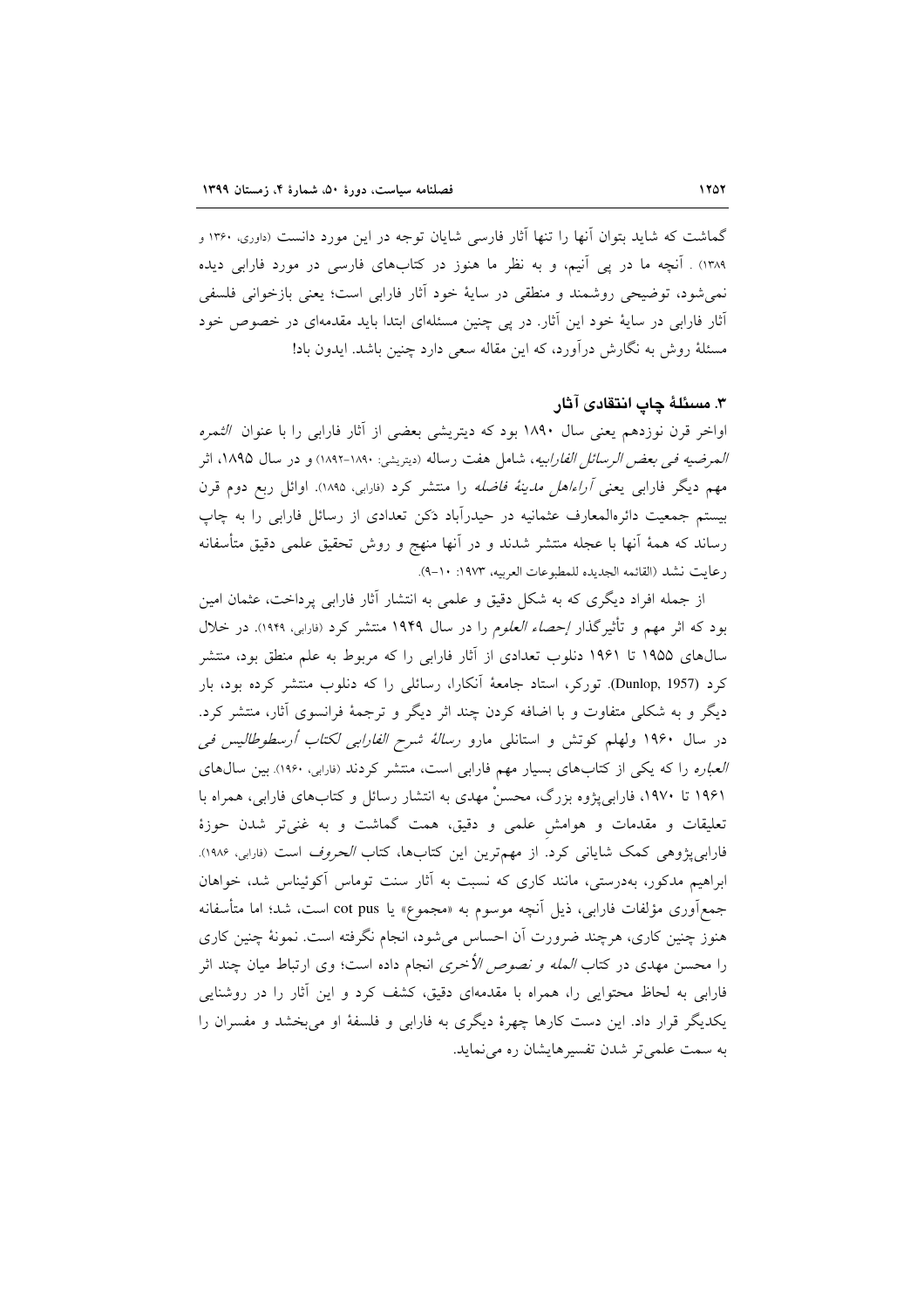۴. منطق اجتماعی دانش: یکسانی فیلسوف و مرد عامی

اصطلاح «منطق اجتماعی دانش» اولبار در دههٔ ۱۹۲۰ توسط فیلسوفی آلمانی، به نام ماکس شلر، بهکار رفت؛ اما تفکر آلمانی پیشتر از طریق سه تحول عمده در تاریخ فکری خود در قرن نوزدهم، یعنی مارکسیسم، نیچهگرایی و تاریخیگری، به این وادی وارد شده بود. منطق اجتماعی دانش نه تنها دقیق ترین صورتبندی از مسئلهٔ مرکزی خود، یعنی اینکه أگاهی انسان توسط هستی اجتماعی خود تعیَن می،یابد، که تعدادی از مفاهیم کلیدیاش را مدیون مارکس است، مفاهیمی همچون ایدئولوژی، آگاهی کاذب (تفکری که از هستی اجتماعی واقعی متفکر بیگانه شده است)، زیربنا و روبنا. از نظر مارکس تفکر انسانی بر کنش انسانی و روابط اجتماعی برآمده از این کنش بنیان نهاده شده است. بدین روی می توان زیربنا را کنش انسانی و روبنا را روابط اجتماعی درنظر گرفت (Berger & Luckmann, 1991: 13-30). آنچه «منطق اجتماعی دانش» را مهیای علقهای نیرومند به تاریخ و استعمال روشی حقیقتاً تاریخی کرد، میراث تاریخیگری کسانی چون ویلهلم دیلتایی بود. دغدغهٔ خاطر ویلهلم دیلتای بستر اجتماعی تفکر و تقیید موقعیتی اندیشه بود؛ به این معنا که بهجای آنکه نظریهها را خارج از زندگی بشری و زمانشان بررسی کند، میخواست آنها را در بستر و زمینهٔ اجتماعی و فرهنگیشان قرار دهد. اما در اینجا بیشتر به نظرهای مانهایم میپردازیم.

در نظر مانهایم جامعه نهتنها نوع نمود، که محتوای ایدهپردازی انسان را نیز معین می کند. چنین است که «منطق اجتماعی دانش» به روشی مثبت برای مطالعهٔ ابعاد مختلف تفکر انسانی بدل میشود. وی در کتاب مهم خود یعنی *ایدئولوژی و اتوپیا*، با عنوان فرعی «مقدمهای بر منطق اجتماعی دانش»، در پی پرداختن به مشکل چگونگی تفکر واقعی انسان است؛ اینکه تفکر انسان چگونه در حیات عمومی و سیاست بهعنوان نوعی ابزار کنش جمعی عمل میکند. بر طبق نظر مانهایم، این طریقهٔ بررسی تفکر در مقابل روش فلاسفه قرار میگیرد. «دیر زمانی است که فلاسفه، خود و تفکر خود را مطمح نظر قرار دادهاند. وقتی در خصوص تفکر مینگارند، در وهلهٔ اول تاریخ خود، یعنی تاریخ فلسفه یا رشتههای خاص دانش همچون ریاضیات و فیزیک را در ذهن داشتند» (Mannheim, 1936: 1). بهطور کلی نگاه نظریهپردازان «منطق اجتماعی دانش» را می توان بر مبنای بحث مانهایم چنین خلاصه کرد: آنچه مطمح نظر «منطق اجتماعي دانش» است، تحليل ساخت اجتماعي واقعيت است. واقعيت به يديدارهايي مربوط است که ما آنها را بهعنوان دارندگان هستیای مستقل از ارادهٔ خود بازمی شناسیم و دانشْ يقين به اين مسئله است كه يديدارها واقعى اند و اينكه مشخصهٔ خاص خود را دارند. منطق اجتماعی دانش در این راه میان فیلسوف و مرد عامی تفاوتی نمی بیند. علاوهبر این جامعهشناس به پرسشهایی مثل اینکه «اَیا انسان اَزاد است؟» یاسخی نمیدهد؛ بلکه به این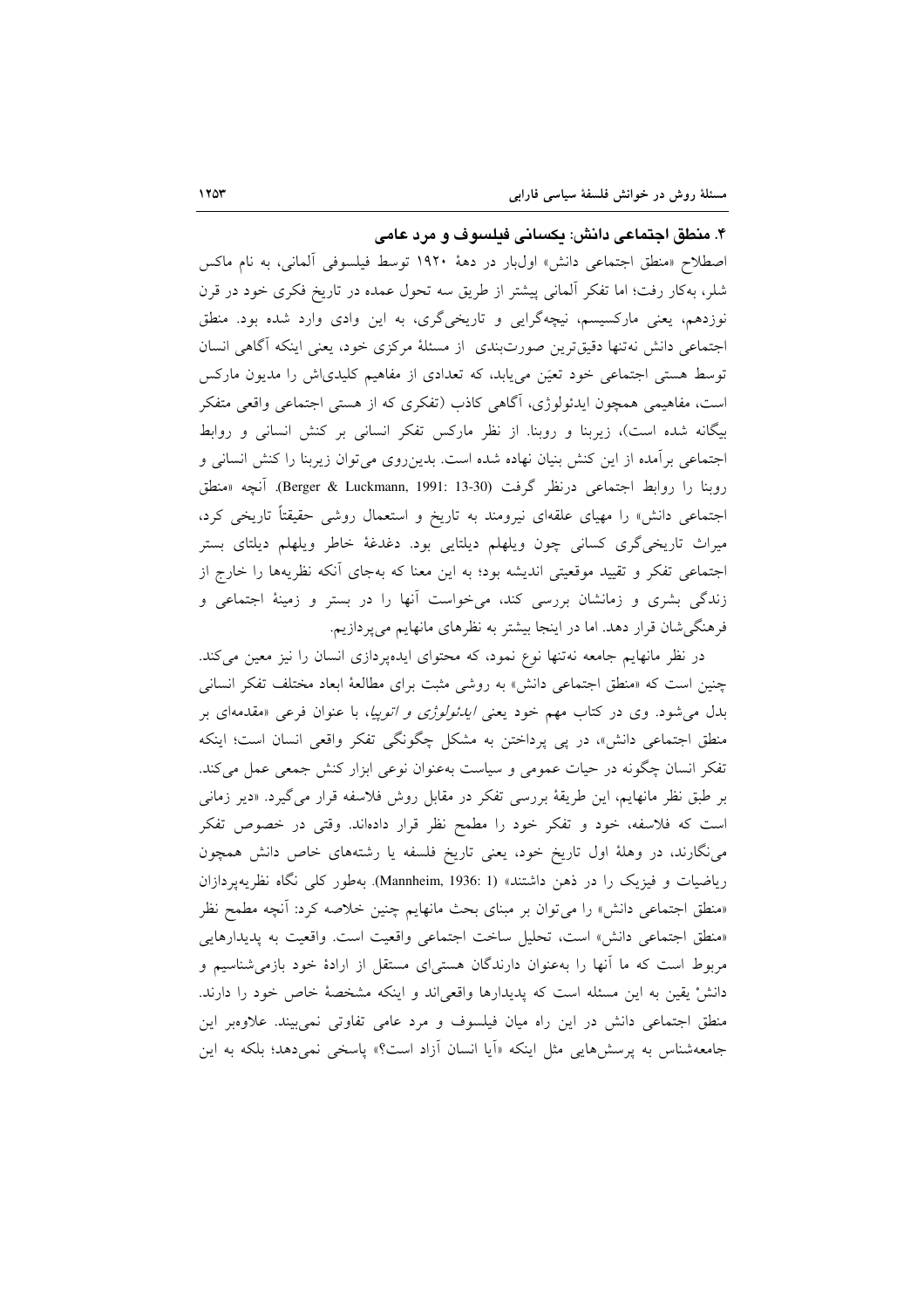مسئله می پردازد که چرا مفهوم آزادی در جامعهای مسلم انگاشته می شود و در جامعهای دیگر نه. «منطق اجتماعی دانش در جامعهای سر برمی[ورد که در آن ارتباط وثبق میان تفکر و جامعه یا میان پیشرفت فکری و پیشرفت اجتماعی مسلم گرفته می شود. بیش از آنکه ارتباط بنیادی تفکر فیحدذاته با جامعه فیحدذاته مطمح نظر آنها باشد به ارتباط انواع گوناگون تفکر با انواع جامعه مي پردازند» (7 :strauss, 1952). در «علمالاجتماع فلسفه» آنچه مهم است، ارتباط ميان فلاسفه به عنوان یک طبقه است. به نظر اشتراوس رد امکان این مسئله «بهطور مستقیم به ناکافی بودن اطلاعات تاریخی ای است که عمارت منطق اجتماعی دانش بر آنها بر یا شده بود» (strauss, 1952: 8) با توضيح علم الاجتماع فلسفه و زدن سنگ محک آن به فلسفهٔ سیاسی فارابی تضاد این روش با منطق اجتماعی دانش بهتر آشکار می شود.

### ۵. علمالاجتماع فلسفه و كليت فلسفهٔ اسلامي

علمالاجتماع فلسفه در حقیقت به معنای درنظر گرفتن این موضوع است که «فلاسفه خود یک طبقه را تشکیل میدهند و یا اینکه آنچه فلاسفهٔ علیالاطلاق را بههم میپیوندد بسیار مهمتر از آن چیزی است که فیلسوفی معین را به جمعی خاص از غیر فلاسفه متصل میکند» ( .strauss 7-8 :1952)؛ يعني بهعنوان يك طبقه كه زبان خاص خود را دارند و فهم اين زبان را منحصر به جمع خود میدانند؛ بهطوریکه هرگز در بیان معانی فلسفی پردهدری نکردند و اغیار، یا غیر فلاسفه را، به توسط هنر نوشتاری خویش، که اشتراوس از آن با عنوان «نوشتن میان خطوط» یاد میکند، از تعلیمات خود دور نگاه داشتند. این امر هنگامی بر ما معلوم میگردد که مطالعات خود را متوجه فلسفة اسلامي و يهودي دورة ميانه كنيم (strauss, 1952: 8). به نظر وي بر این دوره منطق یگانهای حاکم است و «این همسانی را میتوان در ساختار گفتار ْ» فلاسفهٔ اسلامی و یهودی نشان داد (طباطبایی، ۱۳۹۰: ۴۷-۴۶).

منطق یگانهٔ حاکم بر این دوره را میتوان در پرتو مفهوم «روشنگری دورهٔ میانه» فهمید. اشتراوس به تأسی از کون، ابنِ میمون را عقل گرای کلاسیک معرفی میکند، البته با یک گام فراتر نهادن عقل گرایی ابن میمون، و میتوان گفت دورهٔ میانه را شکل طبیعی درست یا حقیقی یا استانداردی می داند که از هر گونه انحراف بادقت محافظت می کند و مانع سقوط به ورطهای می شود که راسیونالیسم مدرن در آن افتاد (strauss, 1995: 21). آنچه در اینجا برای ما مهم است اشارهٔ وی به روشنگری میانه و ایدهٔ برجستهٔ آن یعنی ایدهٔ ناموس است. فلاسفهٔ دورهٔ میانه مذهب را نه بهعنوان حوزهٔ اعتبار، نه نوعی آگاهی و نه حوزهٔ فرهنگ نمی دانستند؛ بلکه آن را بهعنوان ناموس (law) درک میکردند. «وظیفهٔ اولی و بنیادی فلسفهٔ میانه توضیح بنیان شرعی

1. discourse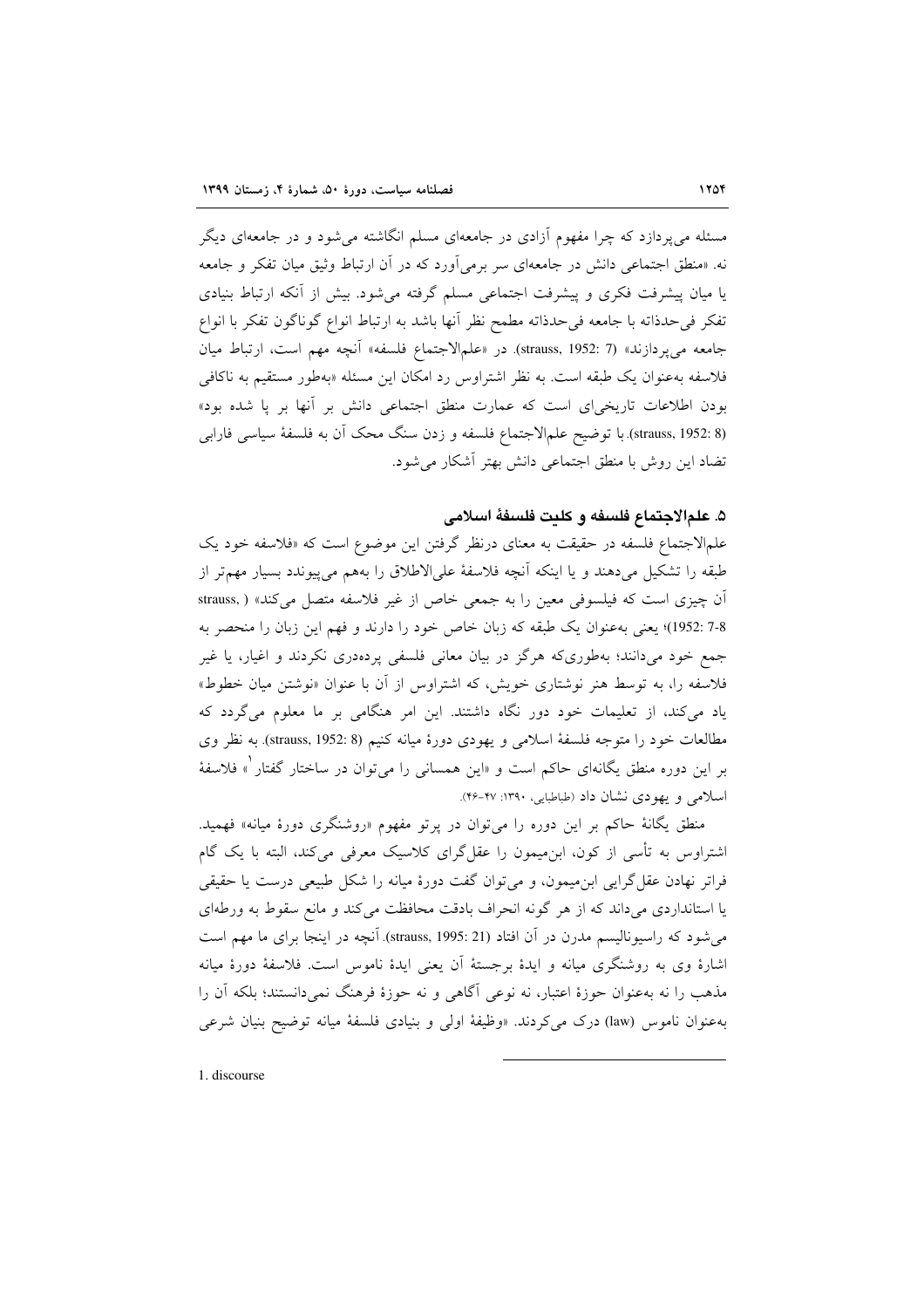فلسفه و در وهلهٔ اول اقامهٔ برهانی است بر اینکه به توسط شریعت وحیْ شده، فلسفه واجب شده و بنابراین به انسان پیرو فلسفیدن اجازهٔ پرداختن به فلسفه داده شده است. بنیان شرعی فلسفه أزادي كامل فلسفيدن را بهعنوان امرى كه شريعت أن را مجاز دانسته تضمين مى كند..... بنابراین فلسفیدن که مجاز است و آزاد، وحی را همچون دیگر اشیای موجود، موضوع خود قرار می دهد» (strauss, 1952: 69).

از وحي ذيل أموزهٔ «پيامبري» بحث مي شود. هرچند علمالنفس به شرايط طبيعي پيامبري می پردازد، اما در خصوص معنا و غایت پیامبری چیزی به ما نمیگوید، زیرا تنها به قوای پیامبری توجه دارد و به پیامبری فی حدذاته نمی پردازد. این مشکل خاص پیامبریْ رأسالامر علم سیاست است. فحوای سیاست این است که انسان بنابر طبیعت، حیوانی سیاسی و نیازمند ناموس و واضع ناموس است. بررسی وحی ذیل سیاست مشخص می کند فیلسوف نهتنها بهسبب مسئلة اساسي نظري كه بهخصوص بهسبب مسئلة اساسي عملي تابع وحي است. فیلسوف بهعنوان انسان باید تحت ناموسی زندگی کند که وجود اجتماع بشری را ممکن می کند؛ البته بهعنوان یک فیلسوف، او به زندگیْ تحت ناموسیْ عقلانی اهتمام دارد که غایتش کمال خاص نفس بشری است؛ بهعبارت دیگر، ناموسی که غایتش کمال نفس یا به بیان دقیق تر كمال عقل است، و به خير بدن تنها بهسبب كمال خاص انسان و نيل به آن توجه دارد، ناموسى الهی است که تنها یک پیامبر از أن خبر میدهد. پیامبر تنها در صورتی میتواند انسانهای مستعد فلسفه را به فلسفيدن و يا كمال عقل دعوت كند كه علاوهبر پيامبرى فيلسوف نيز باشد؛ او بايد بصيرت فلسفى داشته باشد. از طرف ديگر نبايد تنها فيلسوف باشد، زيرا فيلسوف فی حد ذاته واضع ناموس نیست چه باید از کمال قوهٔ خیال برخوردار باشد، چیزی که برای فيلسوف نه در طبيعت اوست و نه براى او لازم است (strauss, 1952: 70-71).

براساس أموزهٔ ارسطوگرایان اسلامی، پیامبر، بهعنوان فیلسوف و واضع نوامیس، خبر از ناموسی میدهد که غایتش کمال خاص بشر است. ولی هر ناموسی هدفش ایجاد امکان زندگی جمعی است؛ پیامبر مؤسس اجتماعی است که رو بهسوی کمال خاص بشر دارد؛ بنابراین مؤسس دولتی ایدهآل است. ارسطوگرایان اسلامی دولت ایدهآلی را که پیامبر تأسیس کرده است، به کمک رهنمایی افلاطون می،فهمند؛ با این تفاوت که افلاطون به یادشاه فیلسوفی ممکن در آینده اشاره دارد و فیلسوفان مسلمان از پیامبر فیلسوفی متحقق سخن میگویند که پیشتر بوده است. در واقع فیلسوفان مسلمان از سیاست افلاطون به سمت بنیان فلسفی ناموس وحي شده، گذر کردند.

بنیان فلسفی ناموس، با وجود نمودهای ظاهری، تعلیمی در میان تعلیمات دیگر نیست، بلکه مکانی در سیستم ارسطوگرایان اسلامی است، یعنی جایی که محل بحث از وجوب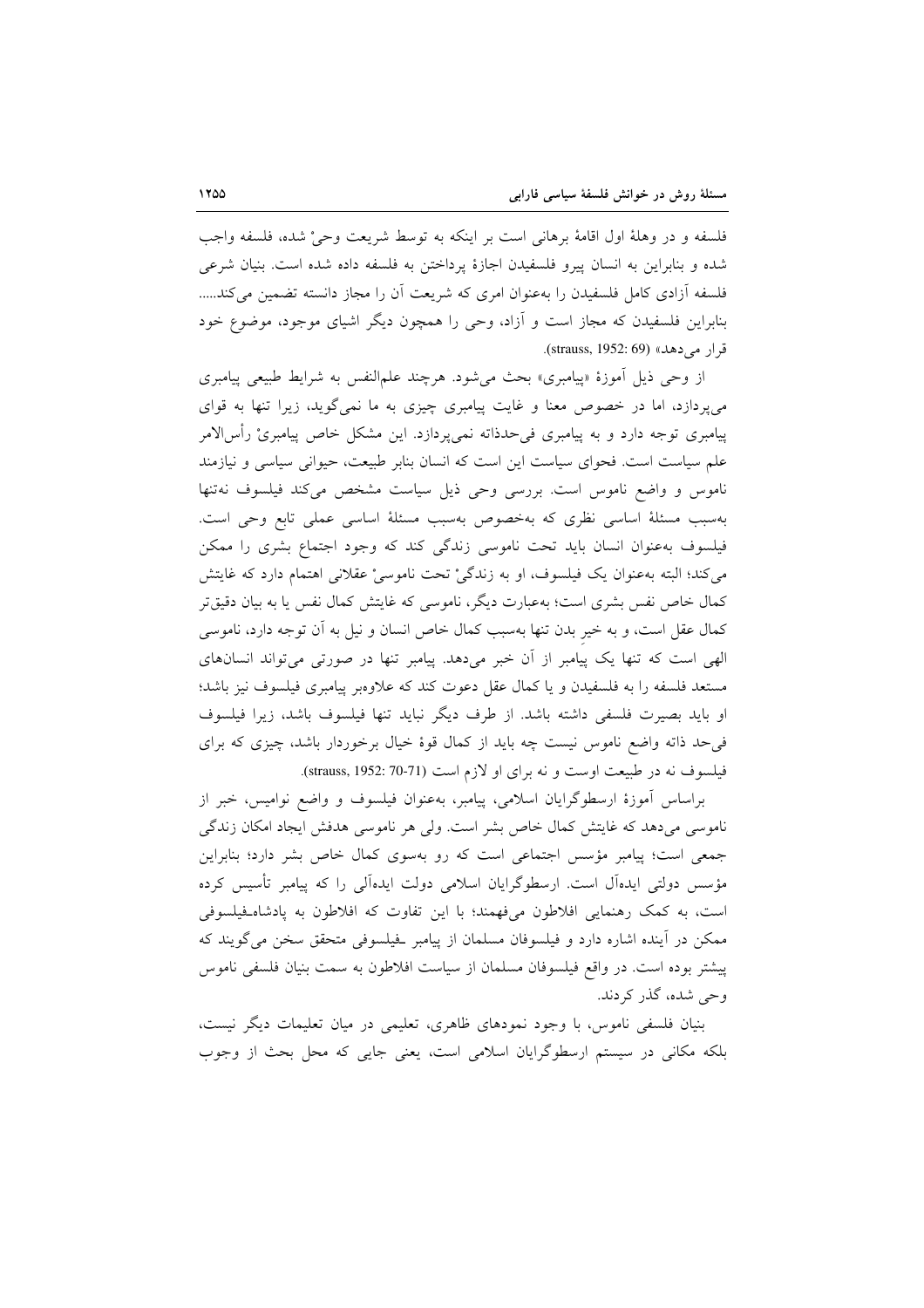فلسفيدنشان است. اينكه آنها در بنيان فلسفى ناموس پيرو افلاطون هستند، بدين سبب نيست كه فلان نظر افلاطون یا بهمان نظر او را پذیرفتهاند، چه به این معنا بیشتر ارسطوگرایند تا افلاطونگرا؛ بلکه به این معناست که در بنیان فلسفی ناموس، در پاسخ به مسئلهای افلاطونی در چارچوبی که افلاطون پی افکند، از پی افلاطون رفتند. سؤال این است که چرا بنیان فلسفی ناموس برای فیلسوفان دورهٔ میانه تنها موضوعی در میان دیگر موضوعات است یا حتبی اَخرین موضوع در فلسفهٔ آنهاست؟ دلیل این مسئله به این واقعیت باز می گردد که فیلسوفان دورهٔ میانه نیازی به جستوجوی ناموس ایدهآل ندارند، زیرا چنین ناموسی توسط وحی وجود دارد. توافق فلاسفهٔ میانه با افلاطون را نباید در جزءجزء فلسفهٔ افلاطون یافت، بلکه باید آن را بهصورت بنیادی و بهطور بالقوه فهم کرد. ناموس از نظر آنها تنها در صورتی میتواند ناموس باشد که منشأ الهی داشته باشد. این منظر را نه در «سیاست» (جمهور) که در «نوامیس» افلاطون مي توان ديد (79-73 :1952 :1952 وحي از نظر فلاسفة ميانه تنها تا جايبي قابل فهم است كه از طریق علل ثانوی به ما رسیده باشد؛ یعنی از طریق پیامبری که هرچند انسانی استثنایی محسوب میشود، اما به هر حال انسان است. پس میتوان به اَن بهعنوان امر واقع طبیعی نگریست. بدین روی فهم فلسفی وحی، بنیان فلسفی ناموس، به معنای توضیح مسئلهٔ پیامبری از طريق توضيح طبيعت انساني است (strauss, 1952: 104). از نظر اشتراوس براي تفسير فلسفة این فیلسوفان باید از مشکل سیاسی آغازید و اگر با مابعدالطبیعهٔ آنها بیاغازیم، مشکل سیاسی يا همان مشكل توضيح وجوب فلسفه را از دست مى دهيم (1952:79 ,strauss, توضيح وجوب فلسفیدن برای فلاسفهٔ میانه نتایج تعیینکنندهای دارد. این مسئله مهم ترین محل نزاع متقدمان و متأخران بهشمار می آید. فلاسفهٔ میانه پدیدهٔ وحی را نه رد می کردند و نه امکان چنین کاری را میدیدند، حال آنکه متأخران معتقد به امکان رد و ابطال وحی بودند. فلاسفهٔ دورهٔ میانه، همچون فلاسفهٔ مدرن، در پی آزادی تفکر انسانی یا آزادی فلسفیدن بودند؛ اما آنها بهدنبال تنویر و روشن کردن ذهن عوام، یعنی کسانی که مستعد فلسفه نیستند، نبودند؛ حال آنکه فلاسفهٔ مدرن به گستردن نور به همه جا و همه کس میاندیشیدند (strauss, 1952: 102).

به افلاطونگرایی فلاسفهٔ مسلمان اشاره کردیم و باید اضافه کنیم که افلاطونگرایی آنها را بايد در يرتو بحث از «منطق پيامبري» جست. اما بحث «منطق پيامبري» همانطوركه گفتيم، یکی از موضوعات فلسفه است و جدای از مبحث «منطق پیامبری»، این فلاسفه اغلب ارسطوگرا بودهاند تا افلاطونگرا. این تناقض چگونه قابل فهم است؟ افلاطون و ارسطو هر دو کمال خاص بشر را در تفکر محض می یافتند، اما ارسطو حدّی بر علم نظری نمی دید و آن را کاملاً آزاد میدانست، بهعبارت دیگر، آن را در آزادی طبیعی قرار داد. افلاطون اما فیلسوفان را مجبور میکند که دیگران را فراموش نکنند و بدانند که فلسفه قدرت عالیه ندارد. این سخن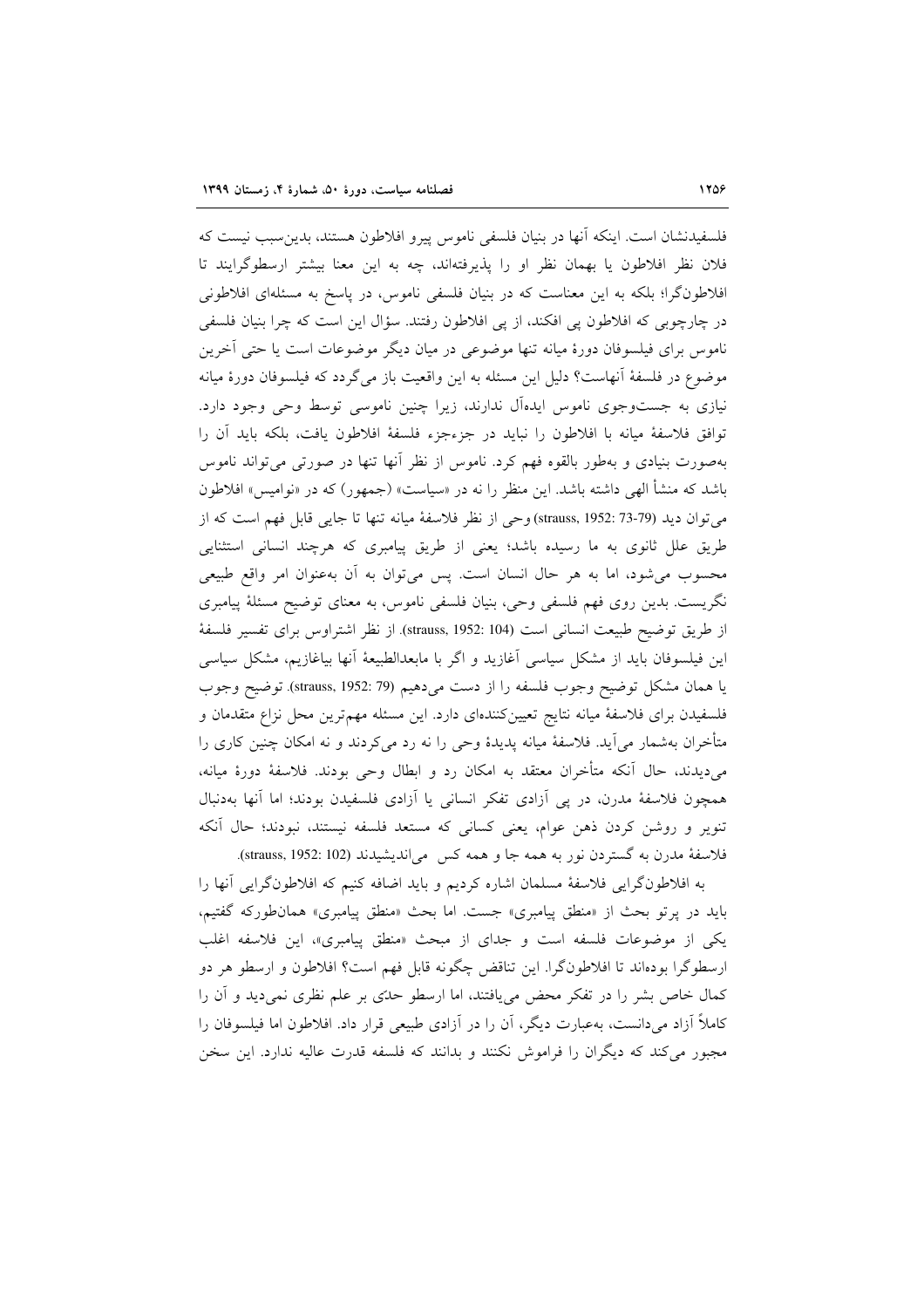افلاطون كه فيلسوف، بهعنوان انسان تحت ناموس مىزيد، در عصر اعتقاد به وحى به كار آمد. أنها متوجه مسئوليت خود در برابر ناموس هستند. يس افلاطونگرايي آنها بهسبب وضعيتي است که در آن قرار دارند. افلاطونگرایی آنها در فلسفهٔ سیاسی، در واقع تضمین ارسطوگرایی آزادانهٔ آنهاست. آنها در این شرایط میتوانند ارسطوگرا باشند (133-132 :132x5)strauss, این آزادی در فلسفه چگونه میسور بود؟ چگونه آنها تعلیمات خود را از عوام دور میداشتند؛ یا شاید باید بیرسیم که چرا چنین میکردند؟ چه خطری متوجه آنان بود؟ همهٔ این مسائل را مي توان ذيل مفهوم «تعذيب» و اهميت أن براي مطالعهٔ فلاسفهٔ مسلمان توضيح داد.

نویسندهای که فهم را با حزم ترکیب کرده است، چه در دورهای که مأمور سانسور و رویهٔ قانونی وجود دارد و چه زمانی که ملامتگران بیکار در کارند، «از عبارات تکنیکی بسیار، نقل قولهای فراوان، اهمیت قائل شدن برای جزئیات بی اهمیت» تا جای<sub>د</sub> که می تواند استفاده مي كند و تنها «سه يا چهار جمله» را در قلب متن براي «خوانندهٔ دقيق و جوان دوستدار تفكر» قرار میدهد (ibid: 24). فارابی نام این تکنیک را «تطویل» میگذارد؛ به نظر فارابی بسیاری فکر کردهاند که افلاطون در مقالهٔ اول نوامیس (قوانین) از ذکر درختان و راهی که مجیب و سائل طی میکنند، منظور خاصی داشته است و ذیل آنها معانی دقیقی وجود دارد. اما امر آنگونه که آنها فکر میکنند نیست، بلکه منظور از این کار تطویل و رساندن ظاهر کلام بهصورتی است که شاكلهٔ معنايي آن غير از غرضش بنمايد و قصدش را مخفى كند (فارابي، ١٩٨٠: ٣٧).

«اصطلاح تعذیب دربردارندهٔ پدیدههای مختلفی است: از بی رحمانهترین آنها»، برای مثال تفتیش عقاید، «تا ملایم ترین نوع که محرومیتِ اجتماعی است». مسئلهٔ مهم در میان این دو حلٌّ تعذیب، نحوهٔ تأثیر آن بر «تاریخ فکری و ادبی است. نمونهٔ این انواع تعذیب را َدر اَتن قرن پنجم و چهارم قبل از میلاد و بعضی کشورهای مسلمان اوایل دورهٔ میانه میتوان یافت» .(strauss, 1952: 32-33). وزش باد خزان تعذيب بر «تفكر مستقل»، موجب شد فيلسوفان فكر معقول بفرمایند و ادبیاتی خاص و نوعی فَنّ نوشتن که اشتراوس آن را «نوشتن میان خطوط»، یا «اعجاز سخن گفتن با عدهای قلیل» و در عین حال «خاموش بودن با اکثر خوانندگان یک كتاب» مي نامد (25 :1952 ;35 trauss, 1952) اما «نويسندهٔ يک كتاب چگونه خوانندگانش، يعني خیل کسانی را که به هنگام انتشار کتاب ممکن نیست هنوز به دنیا آمده باشند را محک میزند؟ برای اینکه ببینیم چنین وسیلهای هست یا نه، کافی است به یاد آوریم که چگونه انسانی والا حقیقتی را که مناسب استفادهٔ هر کسی نمیداند، به انسان دیگری اظهار میکند؛ انسانی که ممکن است بتواند با آن حقیقت موافق باشد و یا نه. با ریختن تخم شک بر نتیجه و یا فرض ظاهراً بی|همیت و پرتِ عقاید پذیرفته شده، اشارتی به او میکند؛ اگر شنونده متوجهِ اشارت شد، معلم شاید شکوک خود را بیشتر توضیح دهد و بنابراین او را کمکم به دیدگاهی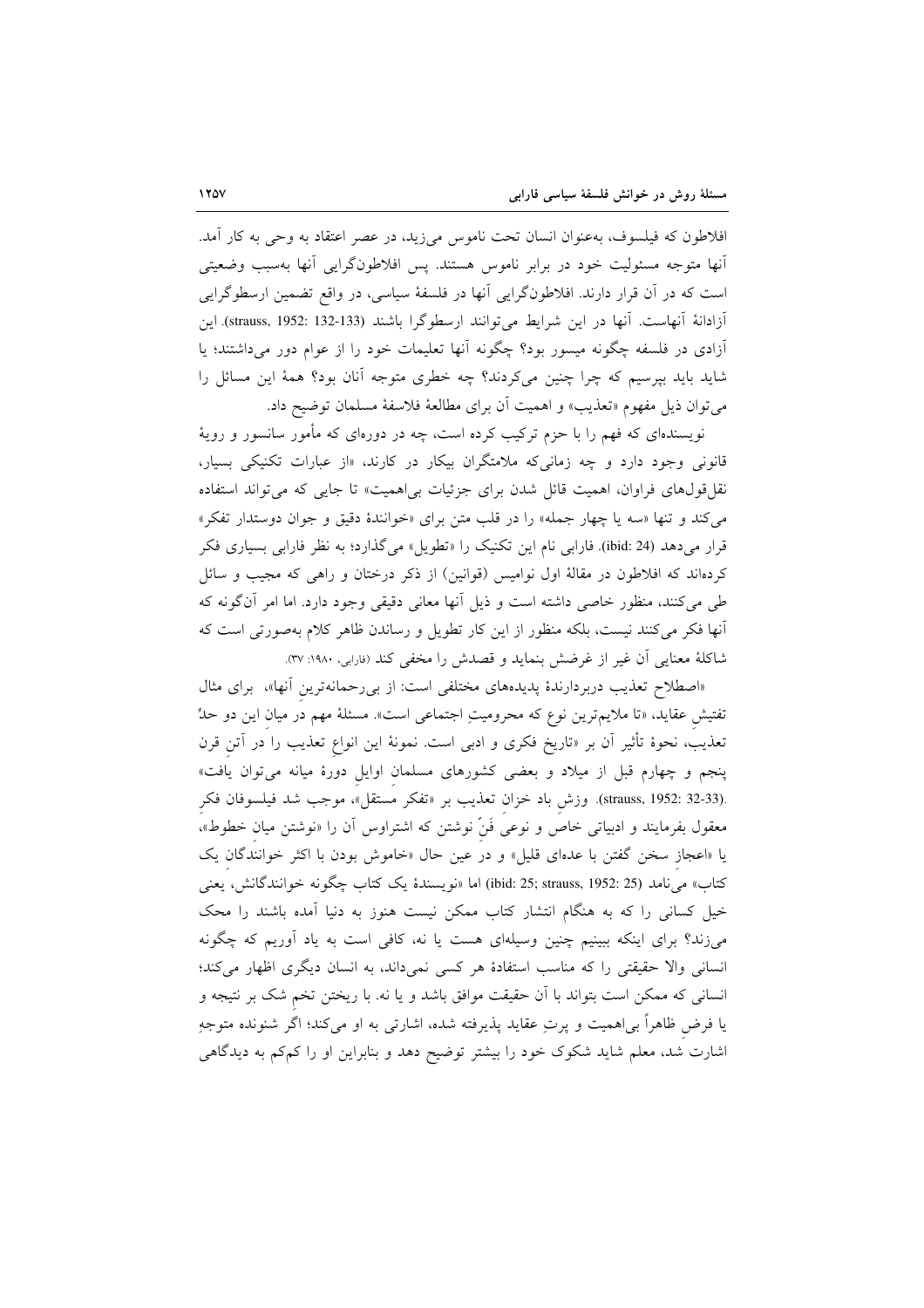ره می نماید که بر حسب ضرورت نسبت به عقیدهٔ رایج به حق نزدیکتر است (زیرا متضمن تأمل خاصی است). اما اگر طلبه اشارت را درنیافت چه میکند؟ بهسادگی متوقف خواهد شد. نه آنکه از سخن گفتن بازایستد؛ بلکه با سکوتِ به یکباره طلبه را بی آنکه یاری رساند، تنها سرگشته و حيران مي كند. با دادن معنايي عُرفي تر به إشارت مذكور، صحبت را ادامه مي دهد و بنابراین او را به منطقهٔ امن مشهورات بازمی گرداند. این شیوهٔ توقف در نوشتن می تواند بسان سخن گفتن اعمال شود؛ با این تفاوت که نویسنده در هر حال باید متوقف شود»، یعنی «نویسنده مجبور است در بیان اشارتهای خویش از طریق تطویل سکوت، یعنی صحبت بی اهمیت، وقفه اندازد. اما نویسندهای خوب هرگز به بلیهٔ اغراق در صحبت بی اهمیت گردن نمی،فهد. در نتیجه پس از دادن اشارتی که به قسمت مشخصی از تعلیم محرمانه ارجاع میدهد، او جملاتی چند می نویسد که در نگاه اول به نظر عرفی می آیند، حال آنکه با تدقیق بیشتر مشخص می شود که شامل اشارت جدیدی است که به قسمت دیگری از تعلیمات محرمانه اشاره دارد. بدین٫وی، او از اینکه تعلیم محرمانه نابههنگام دریافت شود و بنابراین بهطور ناكافي فهم شود، ممانعت به به عمل مي أورد» (54-53 :592 strauss, 1952).

اما ترس و تعذيب تنها دليل امتناع فيلسوف از اظهار علم براي همه نبودند. بلكه به اعتقاد نويسنده به «آموزش عوامانه» نيز ربط دارد. نويسندگان پيش از قرن هفدهم فرق ميان «عقلا» و «عوام» را به طبیعت بشر ربط میدادند که در این صورت دیگر پیشرفت در آموزش عوام آن را چاره نمي كند: «فلسفه، يا علم، اساساً حق ويژهٔ اقليت است» (34 :strauss, 1952) از نظر فارابي این کار، که شیوهٔ افلاطون بوده، درست است؛ افلاطون حکیم به خود اجازه نمیداد که علوم را به جمیع مردم اظهار و کشف کند. بدینِ روی روش رمز و لغزگویی و معماآوری و دشوارنمایی را برگزید تا مبادا علم به دست غیراهلش بیفتد و دگرگون شود یا به دست کسی بیفتد که قدر آن را نمیداند و یا آن را در غیر موضع خود بهکار ببرد (فارابی، ۱۹۸۰: ۳۶). نکتهٔ اصلی این است كه حتى با اطلاع از اين مسئله باز هم تعليمات افلاطون پنهان خواهد ماند؛ وقتى افلاطون به این امر مشهور شد و مردم همه او را اینگونه شناختند، به این معنا نیست که آنها به تعلیمات افلاطون دست یافتهاند، چه او دربارهٔ چیزی سخن میگوید و به آن صراحتی آشکار دارد و خوانندهٔ او فکر میکند که در آن رمزی نهفته است و مقصود او خلاف آنچه اظهار داشته، بوده است (فارابی، ۱۹۸۰: ۳۶).

## ۶. علمالاجتماع فلسفه: فهم فارابي از طريق خود او

برای فهم فارابی به شکلی که او خود را میفهمید، لازم است تا خوانندهٔ آثار فارابی، پرسش خود را برای فهم پرسش نویسنده به تعویق اندازد. تأکید اصلی باید روی متن باشد؛ اما این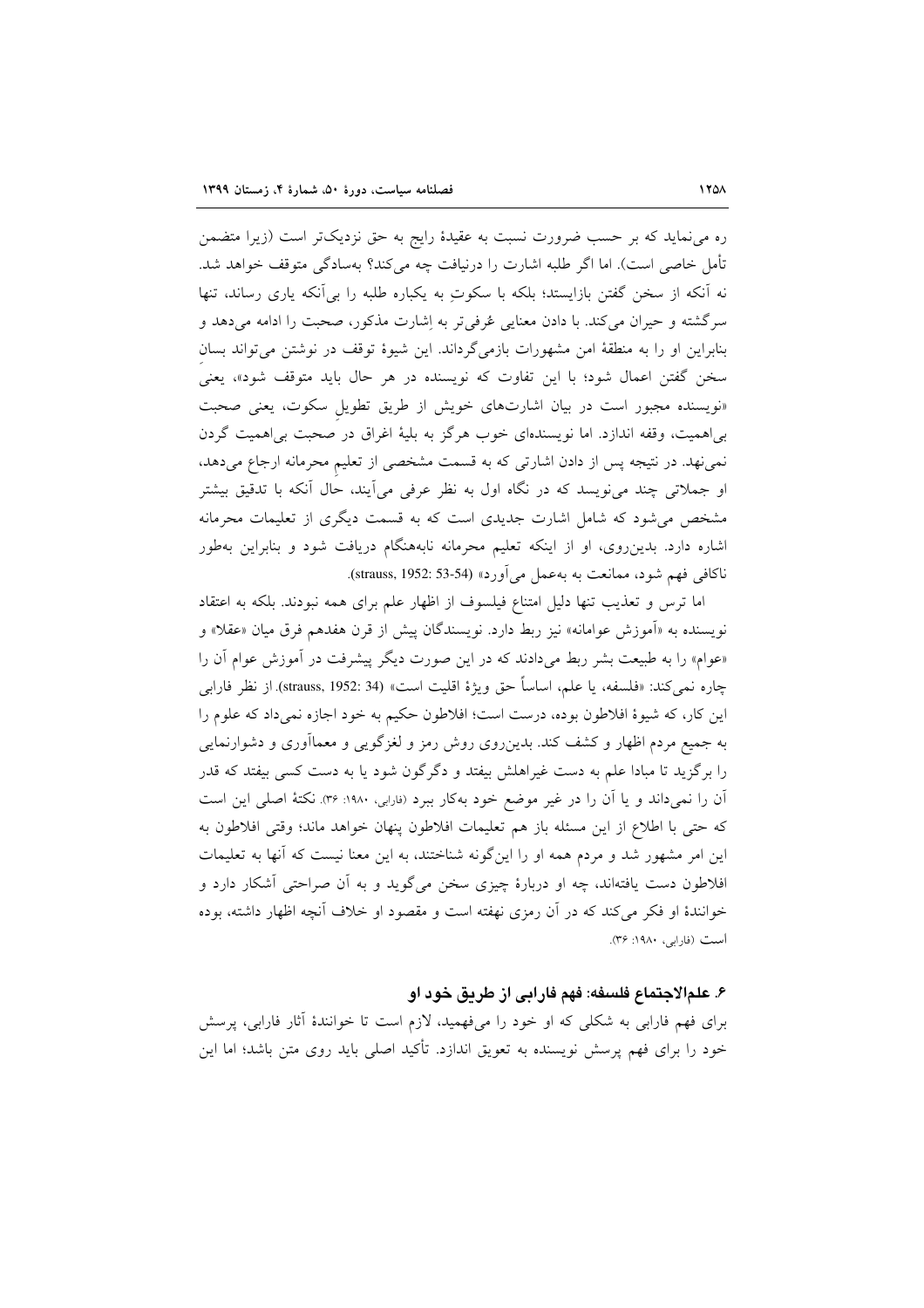تأکید به معنای خودبسنده بودن این متون بهعنوان موضوعات تحقیق نیست. بی شک ما برای فهم متون مربوط به فلسفهٔ سیاسی به اطلاعاتی در خصوص محیطی که اثر در آن نوشته می شود نیاز داریم، اما شواهد بیرونی این چنینی باید در چارچوبی که خود خالق اثر مهیا کرده است، ادغام شود. ما باید همعصران و پیشینان فارابی و همچنین «سنت فلسفی»ای را که به او رسیده است، بهگونهای که او میفهمیده و می نگریسته است، بفهمیم و بنگریم. اشتراوس در واقع بر اهميت موقع تاريخي تأكيد داشت، اما نه از اين لحاظ كه انديشهٔ فيلسوفي در گذشته ناخواسته و ندانسته باید آن را بازتاب دهد، بلکه چون او به شکلی عامدانه سیمای تفکرش را با آن شرایط تاریخی منطبق و سازگار کرده است. نهتنها باید در آثار فارابی نظر کنیم، علاوهبر آن باید به پدیدهای که آن آثار ما را به آن رَه میiمایند توجه کنیم، زیرا «فلسفهٔ سیاسی نیازمند مع فت به سياست است» (strauss,cropcy,1987: 913-915).

تاریخدانی که فارابی را مطالعه میکند، هنگامیکه بهطور مثال، خالق اثر را در زمینهٔ اقتصادی قرار میدهد، مسئلهای جدید را متوجه او میکند؛ بدین روی مسئلهٔ او به شکلی عمیق متفاوت از مسئلهٔ فارابی خواهد بود. این در حالی است که مفسر باید سکوت تقریباً کامل فارابی در خصوص موضوعات اقتصادی را درنظر آورد؛ باید این سکوت را بفهمد؛ یعنی بی توجهی فارابی به این نوع موارد. باید بپرسیم که امور اقتصادی برای فارابی چگونهاند. پاسخ به این پرسش یعنی بازتولید تفکر فارابی بر روی امور بشری بهطور کلی ( ,strauss & gadamer 5-6 :1978). اشتراوس امکان این بازتولید را در مقابل روش کسانی همچون گادامر قرار میدهد که در نگاه به تاریخ فلسفه رویهای متفاوت داشتند. گادامر در کتاب مهم و تأثیر گذار خود یعنی ح*قیقت و روش،* از فرایند فهم بهعنوان محل تلاقی متن (گذشته) و تأویل¢ر (حال) سخن می گوید؛ افق حال از نظر او بهطور دائم در حال شکل یافتن است، زیرا ما پیوسته در حال ارزیابی «پیشفرضهای» خود هستیم؛ افق حال هرگز بدون افق گذشته شکل نمی گیرد و هنگام مواجههٔ مفسر با متن، فهم همواره به معنای آمیزش افقهای گذشته و حال است (gadamer,2004: 305). به عبارت دیگر «آمیزش افقها»، به معنای آمیزش افق تاریخی زمان حال با افق تاریخی گذشته و حک و اصلاح فهم از طریق «دور هرمنوتیکی» (شِرَتْ، ۱۳۹۲: ۱۳۳)، خود مولد معنای تازهای است و به افق ما وسعت می بخشد. باری افق ما از طریق آموختن مسئلهٔ مهمی وسعت می یابد، اما در خصوص افق فیلسوفی مانند فارابی چه می توان گفت؟ آیا می توان گفت افق او نیز وسعت یافته است؟ حتبی اگر ثابت کنیم که اصلاح شدهٔ آموزهٔ فارابی از آنچه او خود قصد گفتنش را داشت برتر است، گفتن اینکه افق او وسعت یافته سخت است (ر.ی: .(strauss & gadamer, 1978:  $5-6$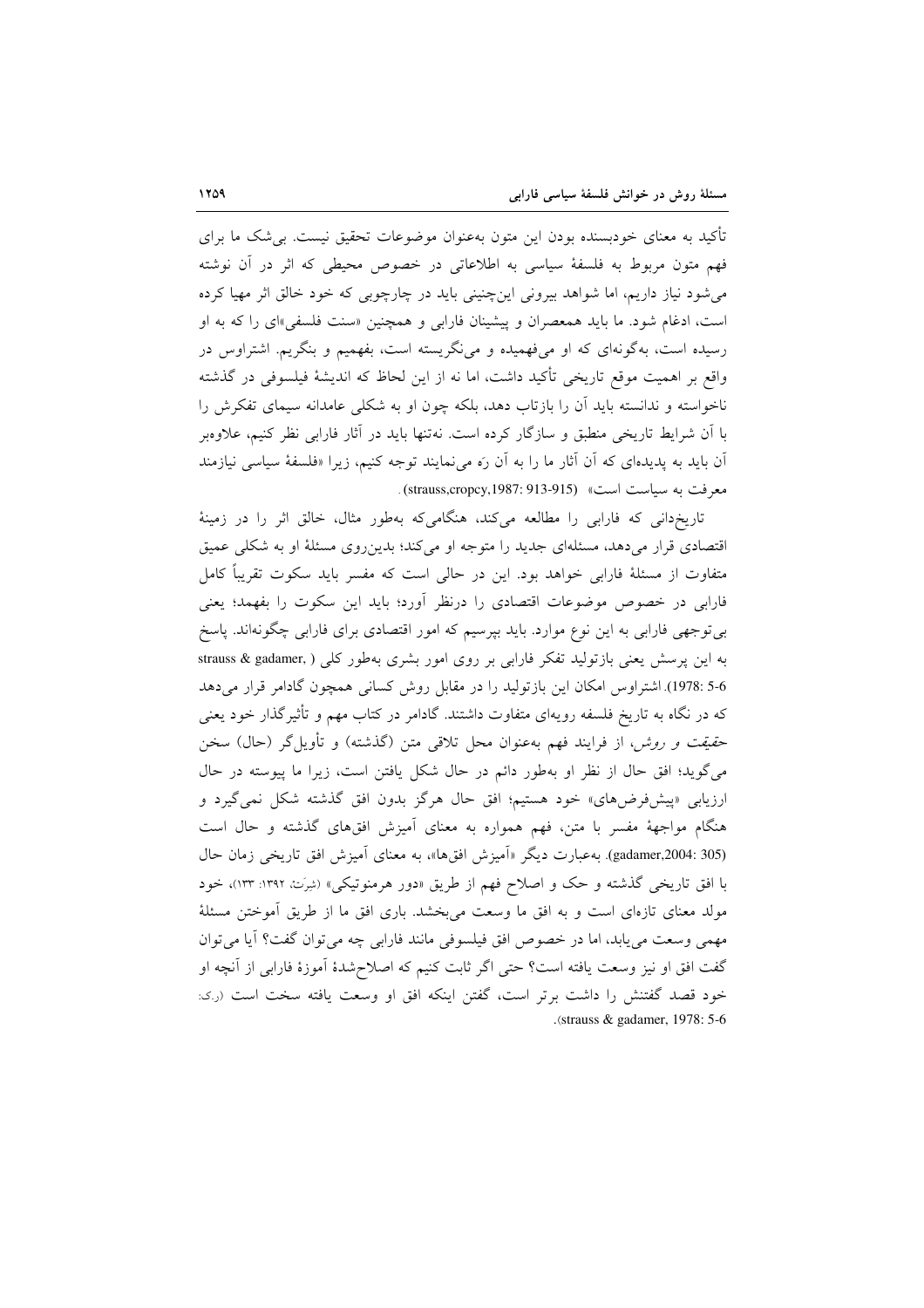مشکل دیگر اشتراوس با تجربهٔ هرمنوتیکی گادامر، مسئلهٔ تعدد افقها و بهتبع آن رد امکان فهم ناب هنگام فهم متن است. یادآور می شویم که مسئلهٔ تأویل برای گادامر، متأثر از هایدگر، مسئلهای هستی شناسانه است و به همین روی معتقد است که فهم اساساً هنگام تأویل رخ میدهد (gadamer, 1978: 390). در اینجا قصد نداریم به بحث گادامر و تطبیق آن با نظر اشتراوس بپردازیم. اما اشاره به بعضی زوایای مناقشهٔ این دو طی مباحثاتی که داشتند، برای یژوهش حاضر اهمیت زیادی دارد. همانطورکه گفتیم، گادامر با توجه به اهمیتی که برای «پیش ساختارهای فهم» قائل است، امکان هر گونه دست یافتن به معنای ناب و دستنخوردهٔ گذشته را غیرممکن می داند، زیرا از نظر وی فهم خود پدیدهای تاریخی است (رک: ,gadamer 312-1978: 300). اما اشتراوس با رد «نظرية هرمنوتيكي عام» گادامر، در خطاب به وي می نویسد: «حداقل در مهم ترین موارد، چه در زمان معاصر و چه پیشتر، همواره دیدهام که در متن چیزی با بالاترین اهمیت بوده که من آن را نفهمیدم، یعنی فهم یا تفسیر من بسیار ناکامل بود. با این حال در اینکه بگویم هیچکس نمیتواند اَن را کامل کند یا اینکه محدودیت انسان بهعنوان انسان عدم امکان فهم کافی، کامل یا درست را ناگزیر میکند، تردید دارم. تو منکر چنین امکانی هستی. انکار تو به توسط این واقعیت که تنوعی از مواقع هرمنوتیکی وجود دارد توجیه نمی شود: نقاط شروع متفاوت و بدین روی صعودهای متفاوت به این نتیجه ره نمی نماید که فلاتی که همهٔ مفسران بهعنوان مفسر در یی دست یازیدن به آنند یکی و یکسان نباشد» (strauss & gadamer, 1978: 6). به عبارت دیگر، با وام گرفتن از جملات فارابی این مسئله «مانند نردبانی است که هم از آن بالا میروند و هم از آن پایین میآیند چون مسافتی که طی میشود واحد است در عین حال که بین روندهها تفاوت وجود دارد» (فارابی، ۱۹۸۶: ۸۷).

گادامر در توضیح فرایند فهم، بر پیشفرضها بهعنوان میراث تاریخی هر انسانی تأکید می کند و بر همین مبنا از ناممکن بودن تعویق این پیشفرضها سخن میگوید. اما اشتراوس قصد داشت تا امکان چنین امری را نشان دهد. از نظر او نهتنها میتوان، نی، که باید به تعویق پرسش خویش پرداخت تا بتوان به پرسش نویسنده دست یافت. «اولین وظیفهٔ تاریخ،گار معوق گذاشتن يرسش اوليهٔ خويش بهمنظور مطالعهٔ پرسش مطمح نظر خالق اثر است يا بايد بیاموزد که به موضوع مهم مطمح نظر از منظر خالق اثر بنگرد. هرچقدر عالم علوم اجتماعی در چنین مطالعهای که از طریق اقتضائات علوم اجتماعی بر او تحمیل شده، توفیق یابد، نهتنها افق علوم اجتماعی امروزی را وسعت بخشیده است، که توانسته است از محدودههای علوم اجتماعی فراتر رود؛ زیرا آموخته است امور را بهگونهای بنگرد که به تعبیری برای محققان علوم اجتماعی ممنوع است. او از منطق خود میآموزد که علم او (علوم اجتماعی) بر فرضیهها، اصول بدیهی و پیشفرضهای خاصی بنا شده است. میآموزد چگونه این پیشفرضها را به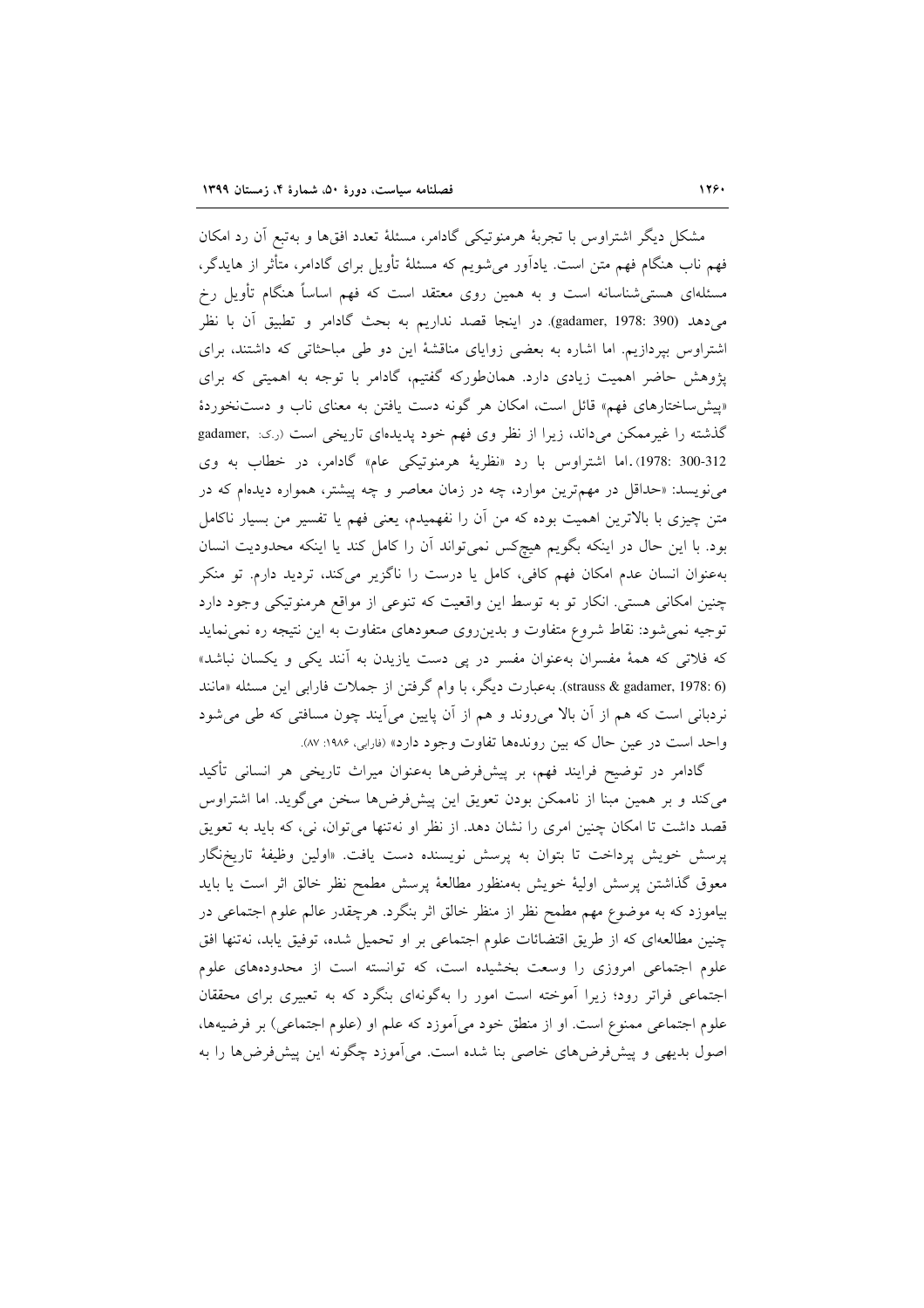تعویق اندازد؛ بدین٫وی مجبور می٫شود این پیشفرض۵ا را موضوع خود قرار دهد. تاریخ فلسفهٔ سیاسی، و نه منطق، بیش از آنکه تنها یکی از موضوعات بی شمار علوم اجتماعی باشد، جست وجويي در پي پيش فرض هاي علوم اجتماعي است» (strauss, 1964: 10).

براساس روش علمالاجتماع فلسفه، پرسش اول ما برای بررسی هریک از آثار فارابی، پرسش از «رأس|لأمر» هر كدام از آنها بايد باشد. اهميت اين مسئله را خود فاراب<sub>ی</sub> به ما گوشزد می کند: «مذهب حکما و فلاسفه بر این اساس است که میان اقاویل و قضایا در صناعتهای مختلف تفاوت قائل شوند. به همین علت در باب شیءِ واحدی براساس اقتضای آن صناعت بحث می کنند؛ و از همان شیء در صناعتی دیگر به شکلی متفاوت بحث میکنند؛ این مسئله امری جدید و ناشناخته نیست؛ چه مدار فلسفه بر این است که هر موضوعی را به شکل و جهتي خاص بررسي کنند. اگر مسئلهٔ شکل و جهت خاص هر موضوع از بين برود علوم و فلسفه نیز از بین خواهد رفت. نمی بینی که شخص واحدی مثل سقراط از آن جهت که انسان است تحت جوهر و از اّن جهت که دارای مقدار است تحت مقولهٔ کم و از اّن جهت که سفيد، فاضل و غيره است تحت مقولة كيف بررسي مي شود؟» (فارابي، ١٩٨۶: ٨۶).

فارابي در «جمع آراءِ دو حكيم» نيز مدام بر مسئلة حياتي فلسفه، يعني بحث از «حيثيت و جهت خاصٌ» هر کتاب و موضوع تأکید میکند، بهنظر میرسد که فارابی ما را به درنظر گرفتن این مسئله، حتی در مورد خودش دعوت میکند (ر.ک: فارابی، ۱۹۸۶: ۹۱-۹۰). برای فهم بهتر فارابی بهتر است هر موضوعی را که در کتابهای وی اَمده است، با توجه موضوع کلی اثر بفهمیم و به «من حیث و جههٔ ما»ی هر اثر توجه ویژهای داشته باشیم. این مسئله همان رأسالامر هر اثر است. براى مثال مى توان اين قضيه را در مورد بخش ابتدايى كتاب *سياسات المدينه و مدينة فاضله* لحاظ کرد که از این جهت می توان به نتایج خاصی رسید؛ و أن اینکه این بخش، قسمت متافيزيكي آن اثر نيست.

بر مبنای نظر اشتراوس، نباید مدعی فهم بهتری از فارابی، آنگونه که خود میفهمیده است، باشیم، زیرا نه بصیرت خویش را بالاتر از بصیرت او میدانیم و نه بصیرت جمعی دوران حاضر را از بصیرت جمعی قرن چهارم هجری قمری. کار هیچ فیلسوفی همچون فارابی را «ادای سهم» آن فیلسوف در «پیشرفت» اعتقادی زمان حاضر خود نباید بدانیم. خلاصهٔ کلام آنکه از تاریخیگری و پیشرفتگرایی، بالمرّه فاصله بگیریم؛ سعی کنیم با ذهنی باز خود را مهیای یاد گرفتن کنیم؛ نه یاد گرفتن چیزی دربارهٔ فارابی؛ نی، که یاد گرفتن چیزی از فارابی (strauss, 1944: 324). ادعاى فارابي بنابر تعليم «حق» را، بهعنوان فيلسوفي از دورة ميانه، بايد جدی بگیریم. با خواندن آثار او میفهمیم که او، همچون همهٔ فیلسوفان زمان او، در پی پاسخ به پرسش چرایی فلسفه، بهعنوان طریق نیل به حق، بود؛ یعنی توجیه فلسفه در پیشگاه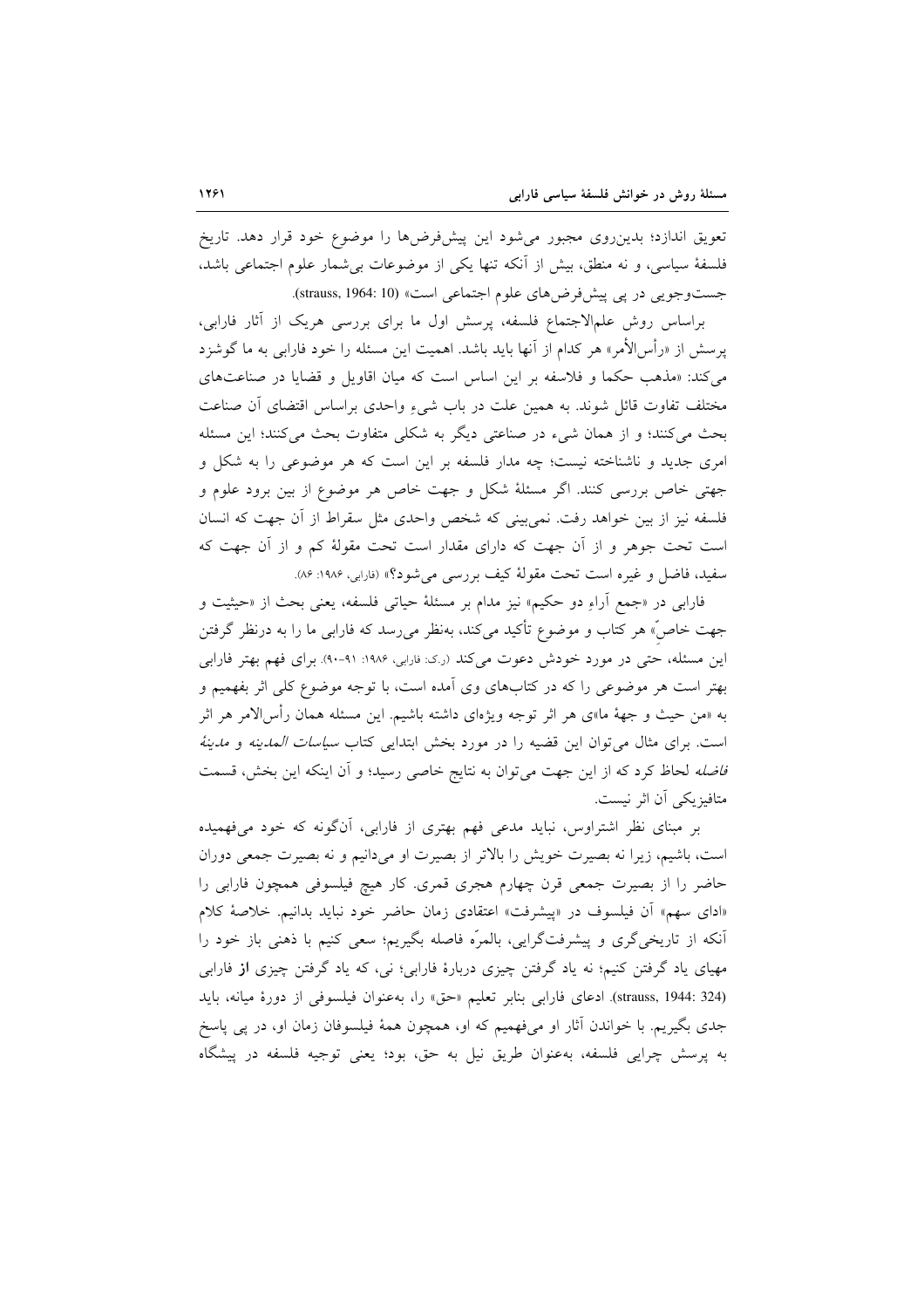شریعت؛ ضرورت اهل فلسفه طلب سلامت برای اهل فلسفه بود. مسئلهای که دیگر مورد توجه فلسفة مدرن نيست (الفارابي،١٩٩٠: ١٥٥؛ strauss, 1944: 329) .

#### ۷. هنر نوشتاری فارایی

پیشتر از روش اغماض، روش افلاطون در نوشتن، سخن گفتیم. ارسطو نیز در نوشتن روش اغماض را برگزید و از نظر فارابی، ارسطو به سه دلیل چنین روشی را انتخاب کرده است؛ ١. اينكه با استفاده از اغماض مي توان فهميد كه طبيعت متعلّم براي تعليم مناسب است يا نه، خودبهخود، به این معنا خواهد بود که؛ ۲. نوشتهٔ ارسطو بذل فلسفه برای جمیع مردم نیست، بلکه وی در پی آن بود تا فلسفه را تنها به مستحق آموختن آن بیاموزد؛ ۳. از طرف دیگر متعلّم بايد بياموزد كه آموختن فلسفه و بهعبارت ديگر پرورش يافتن فلسفي نيازمند تحمل تَعَب در طلب فلسفه است (فارابي، ١٩۶١: ٨).

فارابی قویاً روش ارسطو را در نوشتن مانند افلاطون میداند. او در مخالفت با کسانی که معتقدند «شیوهٔ ارسطو ایضاح، تدوین، ترتیب، تبلیغ، کشف، بیان و استیفاءِ هر آن چیزی است که راهی بدو می یافت» چنین می گفت: «بر فحص کنند، در آثار ارسطو که بهطور مستمر به آثار او پرداخته باشد، مذهب ارسطو در وجوه اغلاق و تعمیه (گمراهسازی) و تعقید (پیچیدگی) پوشیده نمیماند»، سیس در بیاناتی مهم تعدادی از مشکلات متنی ارسطو را برمیشمرد: ۱. حذف مقدمهٔ ضروری در بسیاری از قیاسهای طبیعی، الهی و خلقی که أورده است؛ ۲. حذف بسیاری از نتایج و حذف یکی از هر دو زوج و اکتفا کردن بر یکی از آنها مثل قول او در نامهاش به اسکندر در مورد سیاستهای شهرهای کوچک: « هر کس که در تعاون مدنی عدل را برگزید، پس شایسته است که مدبّر مدینه در عقوبتْ او را جدا بنگرد» که تمام سخن او چنین است: «هر کس عدل را بر جور ترجیح داد، پس شایسته است که مدبّر مدینه در عقوبت و ثواب او را جدا بنگرد»؛ یعنی آن کس که عدل را برگزید، پس بایست به او پاداش داد و اگر جور را برگزید پس شایسته است او را عقوبت کرد؛ ۳. ذکر دو مقدمه از یک قیاس و آوردن نتیجهٔ قیاس دیگری (بهجای نتیجهٔ قیاس خود آن دو قیاس). یا ذکر دو مقدمه برای یک قیاس و بهدنبال آوردن نتیجهٔ لوازم آن دو مقدمه؛ مثل آنچه در کتاب *قیاس* انجام داده است؛ یعنی زمانیکه می گوید اجزای جواهر، خود جواهرند؛ ۴. نمونهٔ دیگر آوردن سخن فراوان بههنگام شمارش جزئیات شیئی واضح است تا تلاش و جهد خود در فراگیری آن را نشان دهد؛ اما از امری غامض بدون اینکه سخن زیادی بگوید درمیگذرد؛ یا بهعبارت دیگر «در خط حق مسئله را ادا نمي كند» (لا توفيته في الخط)؛ ۵. نمونهٔ ديگر نظم و ترتيب كتابهاي ارسطوست که بسیاری فکر می کنند این روش سرشتهٔ طبع اوست، درحالی که نگاه به دیگر آثار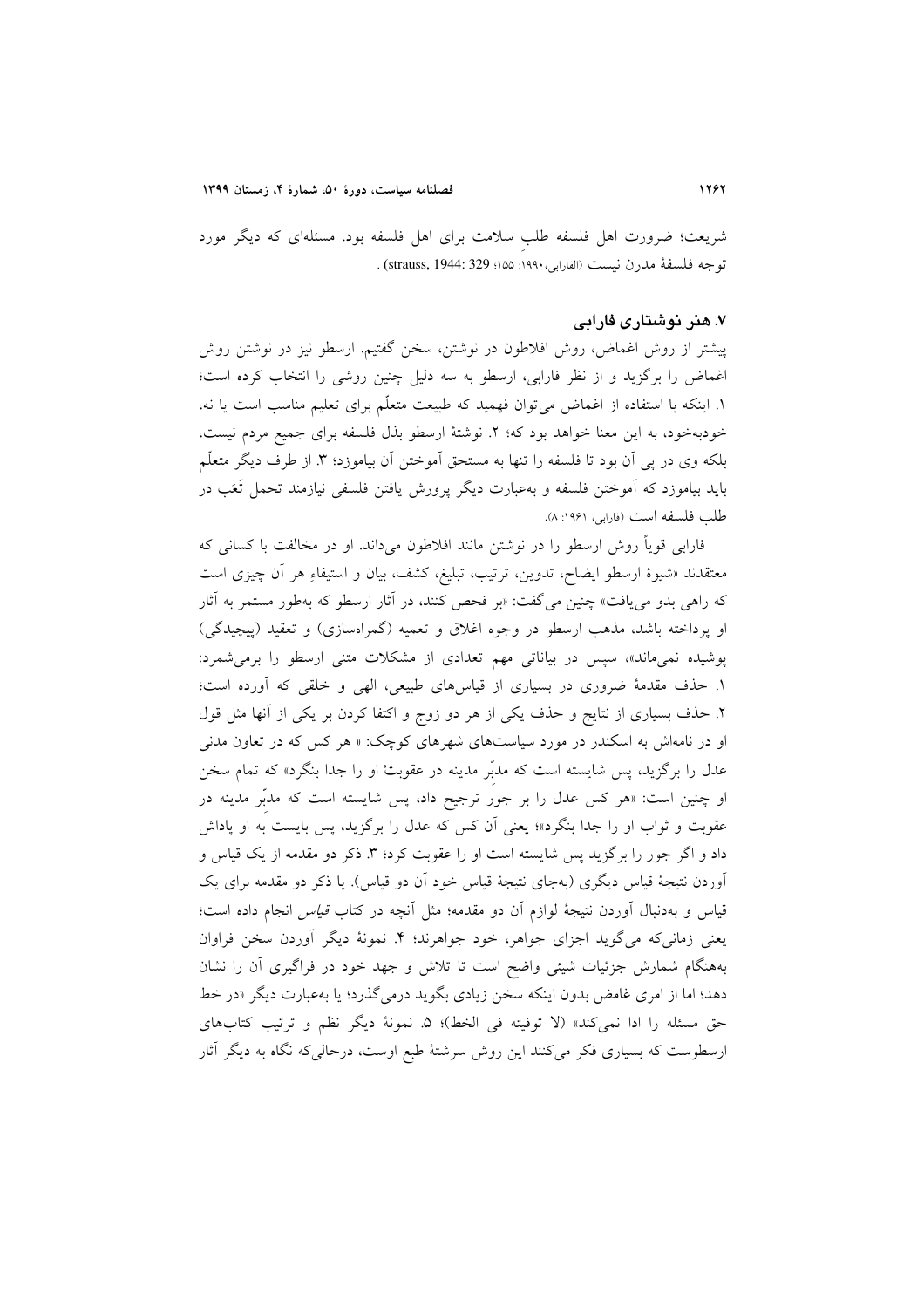او نشان میدهد که او از روش های دیگر نیز استفاده می کرده است. در این باره، به گفتهٔ فارابی، ارسطو خطاب به افلاطون می گوید: «من این علوم و حکمتهای پنهان نگهداشتهشده را تدوین کردم اما بهگونهای آنها را ترتیببندی کردم که جز اهل آن درنیابند و از عبارتهایی استفاده كردم كه جز فرزندانش به آن محيط نشوند» (فارابي، ۱۹۶۱: ۸۵-۸۴).

فلاسفهٔ میانه همچون اعقاب خود در یونان بهطور مرتب مشکل شیوه یا شیوههای تعامل فلسفی را مطرح میکردند. «سقراطِ افلاطون» اولینبار در رسالهٔ مهم فایدروس به این بحث پرداخت. در آنجا سقراطِ افلاطون تعامل شفاهی را در جایگاهی بالاتر از تعامل نوشتاری قرار میدهد. در این رساله این گونه توضیح داده شده است که یکی از خدایان مصر به نام تئوس صناعات زیادی را خلق کرد، اما مهمترین أنها نحوهٔ استفاده از حروف یا همان نوشتن بود. تئوس همهٔ صناعات را به خدای کل مصر یعنی تاموس نشان داد و آنها را برای مصر سودمند خواند. تئوس بعضی از آنها را ستایش و بعضی دیگر را نکوهش کرد. تئوس، پدر نوشتن، شروع به شمردن سودمندیهای این فرزند خود کرد، اما تاموس معتقد بود نوشتن هرگز مزیتهایی را که تئوس میگوید، ندارد. به نظر تاموس نوشتن حافظه را از بین میبرد و فهم انسانها را نابود می کند. نوشتن همچون نقاشی است؛ به مسئله پاسخ نمی دهد، بلکه شباهتی فريبنده با مخلوق طبيعي دارد (184: plato, 1892). بهطور اساسي شيوة شفاهي در فلسفه بر شيوة نوشتاری برتری دارد و به قول سقراط فلاسفه اگر هم دست به قلم میبرند، از سر تفریح و سرگرمی است (1892: 486).

این مسئله را ویلیام گالستون هنگام توضیح شیوهٔ نوشتن فارابی مطرح میکند. او نیز همچون اشتراوس آثار فارابی را چندسطحی میداند و نشانههای این چندسطحی بودن شامل ناهماهنگیها، تناقضات، انحرافات و سکوتهایی است که روی دیدگاه اصلی نویسنده را مي يوشانند (galston, 1990: 25). فارابي چندسطحي بودن آثار خود را در *احصاءالعلوم* نشان می دهد (فارابی، ۱۹۹۶: ۱۶). اصطلاح مورد استفادهٔ ارسطو aristotle, 1992: ) Exoterikoilogoi 1217b22) يا به اقتفاى فارابي «فلسفة خارجي» است. فلسفة خارجي يا بيروني (الفلسفه الخارجيه و البرانيه) فلسفهاي است كه در آن از «معارف مشترك» و «اقاويل مشهور» نزد جمهور استفاده می شود. ارسطو خود در کُتب کثیری بیان می کند که آن کتب جمهور را با «اشیای مشهور» تعلیم میدهند. این فن تا زمان فارابی استوار شد و این گونه بود که آنها به صناعت «جدل» دست یافتند. باری فلاسفه از جدل استفاده می کردند و به این شکل فیلسوف از جمهور مصون میگردد، زیرا کار و امر او را نه سنگین میشمارند و نه انکار میکنند؛ فارابی سپس به تعریض میگوید: «عادت جمهور است اّنچه خلاف اّمد عادتشان است (غرب عنهم)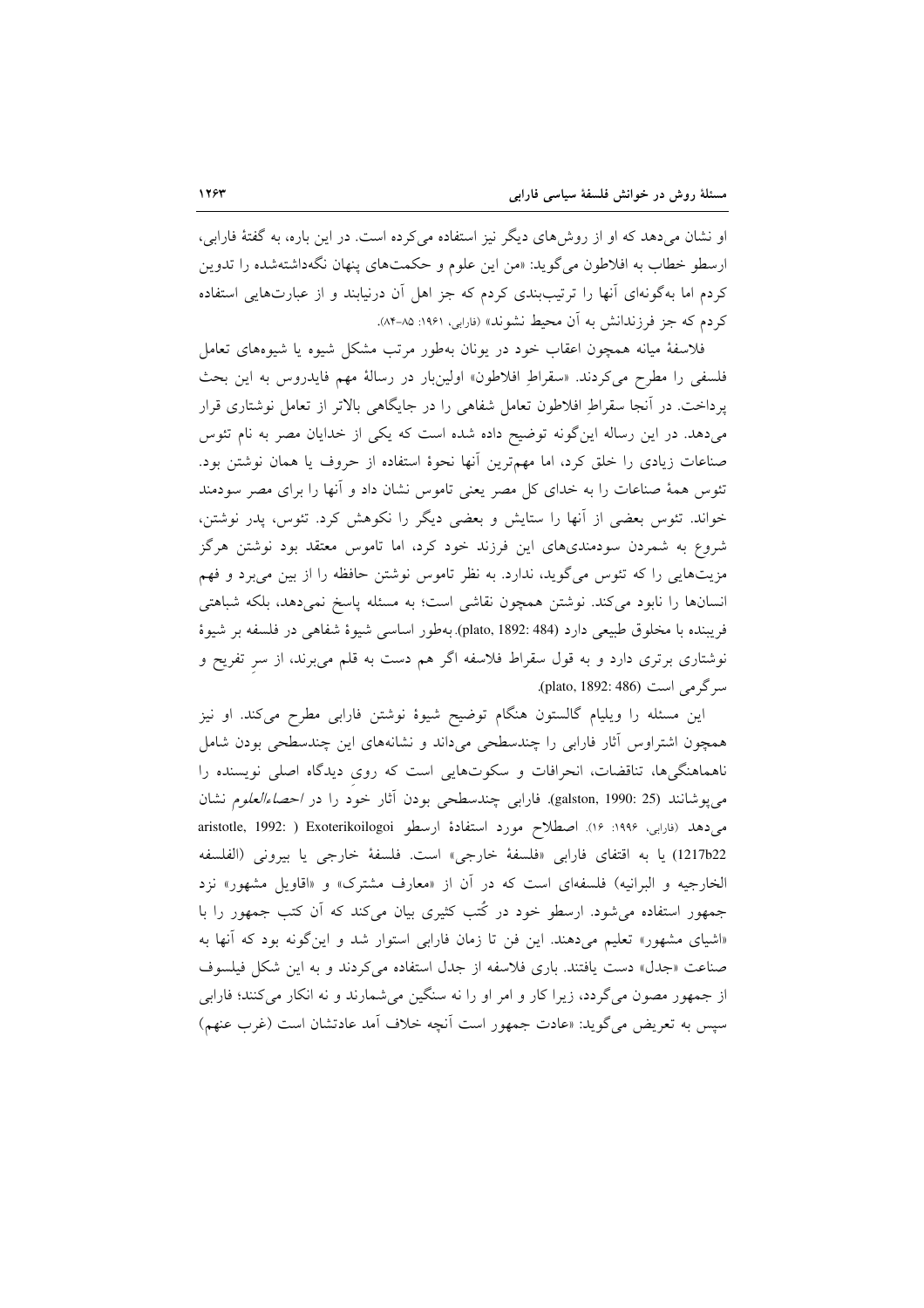را سنگین شمارند و آنچه فراتر از داشتههایشان هست را انکار کنند» (فاربی، ۱۹۸۶: ۳۷). جدل یا فلسفهٔ خارجی شیوهای است که فلاسفه برای صیانت از فلسفه استفاده می کنند.

فارابی به عنوان فیلسوف «که بیش از هر چیز از دروغ در نفس متنفر است، خود را در مورد این واقعیت که بعضی عقاید تنها "افسانههای راستنما" یا "دروغهای شریف" یا "عقايد احتمالي" هستند فريب نمي دهد» (strauss, 1944: 35). فارابي در بيشتر آثار خود گفته است كه بعضى عقايد «مثالات حق»اند يا «محاكي حق»اند و با اين كار خوانندهٔ خود را به اين مسئله متوجه می سازد که «وی مانعی برای گفتن دروغی که شریف باشد و حکایاتی که مثالات حق هستند نمي بيند» (strauss, 1944: 35). به اين ترتيب مي توان تمام أثار فارابي را در پرتو مفهوم «اقتصاد در حق» تفسیر کرد. در مقابل غزالی متکلم که از اقتصاد در اعتقاد (اقتصاد فی الاعتقاد) سخن مي گويد.

بدین روی و در پرتو مفهوم «اقتصاد در حق»، می توان گفت آثار فارابی که تألیفاتی هستند برای جمهور، شامل دو نوع تعلیم میشوند: یکی قسمت أشکار أن متون که شامل تعلیمات عوامانهٔ مربوط به نوعی منش اخلاقی است؛ و قسمت دوم که شامل تعلیمات فلسفی است که مهمترین موضوع آن آثار است و تنها در میان خطوط میlید. البته گاه «بعضی از نویسندگان بزرگ ممکن است حقایق مهم معینی را آشکارا و با استفاده از بعضی شخصیتهای بدنام بهعنوان سخنگو، اظهار کنند» و سیس نشان دهند که «تا چه اندازه با بیان حقایق مورد بحث مخالفاند». افراد مورد خطاب نيز فيلسوفان بالقوهاند «تا آنها را مرحله به مرحله از ديدگاههاى عوام که بهمنظور اهداف سیاسی و عملی اجتنابناپذیرند، به حق که تنها و بهصورت ناب فلسفة نظري است راهنمايي كنند». سبب نوشته شدن همة اين آثار «عشق» است. عشق فیلسوفِ بالغ به جوانانی که خود خواهان آنند که به آنها عشق ورزیده شود» ( :strauss, 1952

.<br>آنچه در این میان برای ما مهم است، تعلیمات رمزی فارابی است. اگر مسئله را از نزدیک بررسی کنیم، هیچ تاریخدانی نمیتواند از طریق موقعیت تاریخی تفکرات رمزی فرد را دریابد؛ بلکه بیشتر امور واقع آشکار و عقایدی را درمییابد که دورهای رایجاند و به آن دوره رنگ و لعاب خاص خود را دادهاند (strauss, 1952: 50) . تفاوت عقايد رايج در دو دورهٔ متفاوت امرى مسلم است، البته تاريخدان لايق بهخوبي مي تواند اين تفاوتها را نشان دهد. براى مثال نوع نگاه فیلسوفان دورهٔ میانه با نوع نگاه فیلسوفان جدید به کتب مقدس متفاوت است، بهصورتی كه فيلسوفان ميانه، قرآن، تورات يا انجيل را نازل شده از طرف خدا درنظر مى گرفتند، اما عقيدهٔ حاکم بر دوران امروزی همانا تأکید بر «آگاهی تاریخی» است. اگر تعلیمات رمزی کسانی مانند فارابی را روشن نکنیم، به شکل رقتباری فهم ما از آنها ناکامل خواهد بود. اگر هر نوع ممنوعيتي در قبال اين كار داشته باشيم و اعتبار چنين ممنوعيتي را تأييد كنيم، ديگر چگونه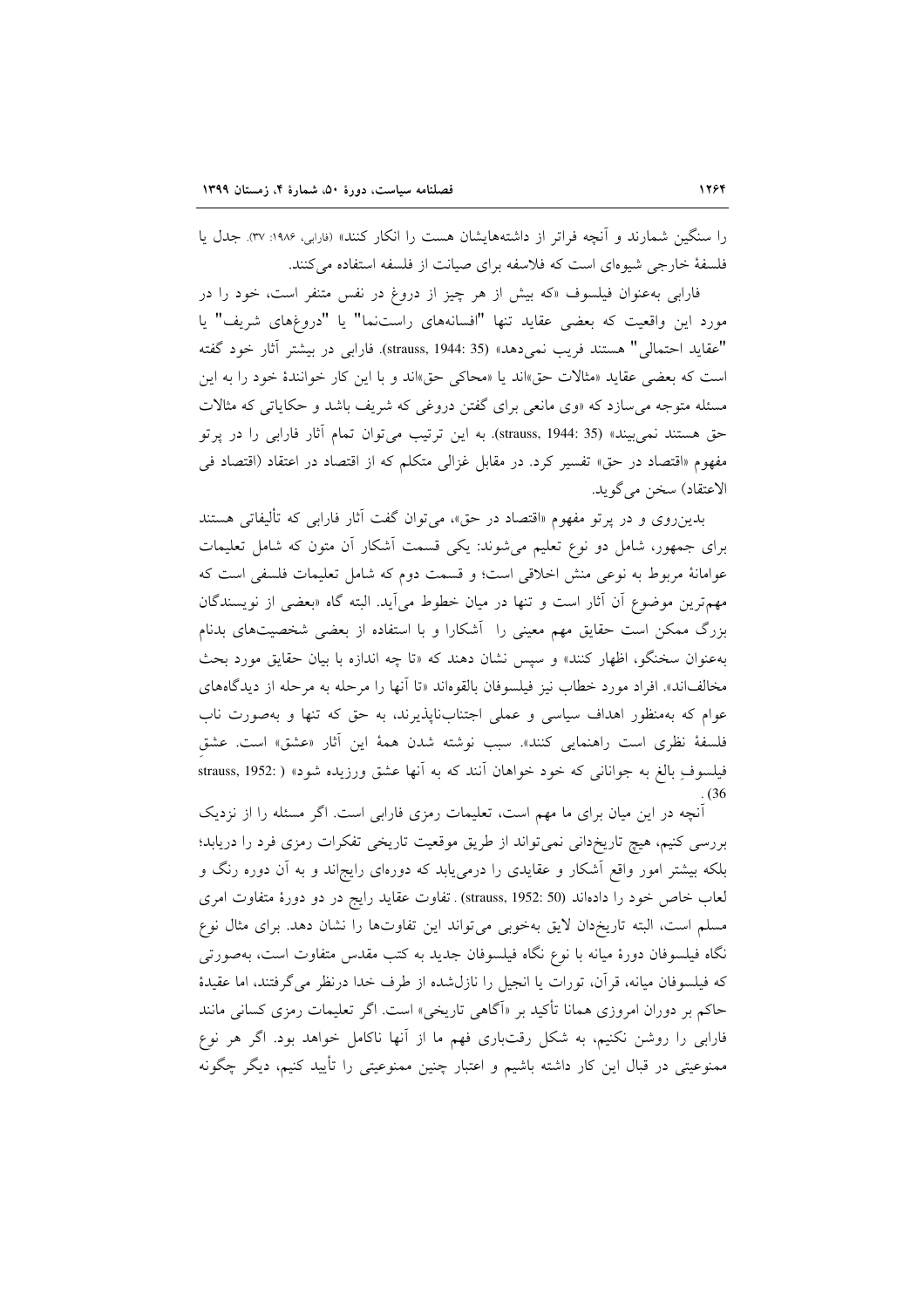می توان از آزادی تفکر سخن گفت. اشاره به فلسفه و تعلیمات رمزی کسانی مانند فارابی به ما نشان می دهد که حتی فهم بهتری از معنای آزادی تفکر بهدست آوریم؛ به ما نشان می دهد که آزادی تفکر چه نگرشی را پیشفرض قرار میدهد و چه ایثارهایی را می طلبد ( :strauss, 1952  $(56)$ 

#### ۸. نتیجهگیری

لازم است در پایان به بعضی از شیوههای نوشتن فارابی اشاره کنیم. این شیوهها را اشتراوس هنگام توضيح اثر مهم ابن ميمون، يعني «*دلاله الحائرين*» طرح مي كند، اما در اينجا به عنوان شیوهای پیشنهادی برای غور در آثار فارابی مطرح میشود. در بررسی نوشتههای فارابی باید به دو مقولهٔ «تناقض» و «تكرار» توجه كافي و وافي داشته باشيم. همان طوركه اشتراوس به تكرار میگوید، شیوهٔ «تکرار» به شکل گستردهای مورد استفادهٔ فارابی بود. به این معنا که آموزهٔ یکسانی را با حذف و اضافاتی مدام تکرار میکند. کافی است تا برای رؤیت این طریقه به سه اثر سي*اسات مدينه، آراء اهل مدينة فاضله و المله* نظر كرد (strauss, 1952: 64) هدف از تكرار بیانات عرفی این است که در درون تکرار، پردهدری دیدگاههای غیرعرفی را پنهان کنند. در اینجا دیدگاه عرفی، که می تواند درست باشد یا نه، اهمیتی ندارد؛ بلکه حذف و اضافاتی که در آن ایجاد می شود، می تواند رمز تعلیمات او را آشکار کند. تکرار با حذف و اضافات خود موجب بهوجود آمدن تناقض مى شود، البته تناقض را انواعى است كه بهاختصار به احصاى آنها می پردازیم: ١. آشکارترین شیوهٔ صحبت از موضوعی یکسان به شکلی تناقض آمیز در صفحاتی دور از هم است. می توان این نوع را با نشانههای زیر نشان داد:

(a = b در صفحهای) a ≠ b ---- (در صفحهای دیگر)

٢. نوع ديگر اين است كه يكي از دو بيان متناقض را بر حسب اتفاق بياوريم. ٣. شكل سوم بهصورتی است که بیان اول را، نه به شکل مستقیم که با نقض دلالتهای ضمنی اَن نقض كنيم.

 $a = b$  ----  $b = c$  [a = b] ----- a  $\neq$  c ----- [a $\neq$  b]

آنچه در کروشه می بینید در متن نمی آید و بیان نمی شود. او در جایی می گوید a b a است. يس از آن مي گويد c d است. ما خوانندگان متن نتيجه مي گيريم كه c a است. اين نتيجه گيري حاصل آن رابطههاست. اما او در جایبی می گوید c a نیست. این گفته دال بر نقض سخن اول است. ۴. شکل دیگر تناقض نیز مستقیم نیست، بلکه به شکل تکرار مطلب، همراه با حذف و اضافات است.

 $a = b$  -----  $[b = \beta + \epsilon]$  ------  $a = \beta$  -----  $[a \neq b]$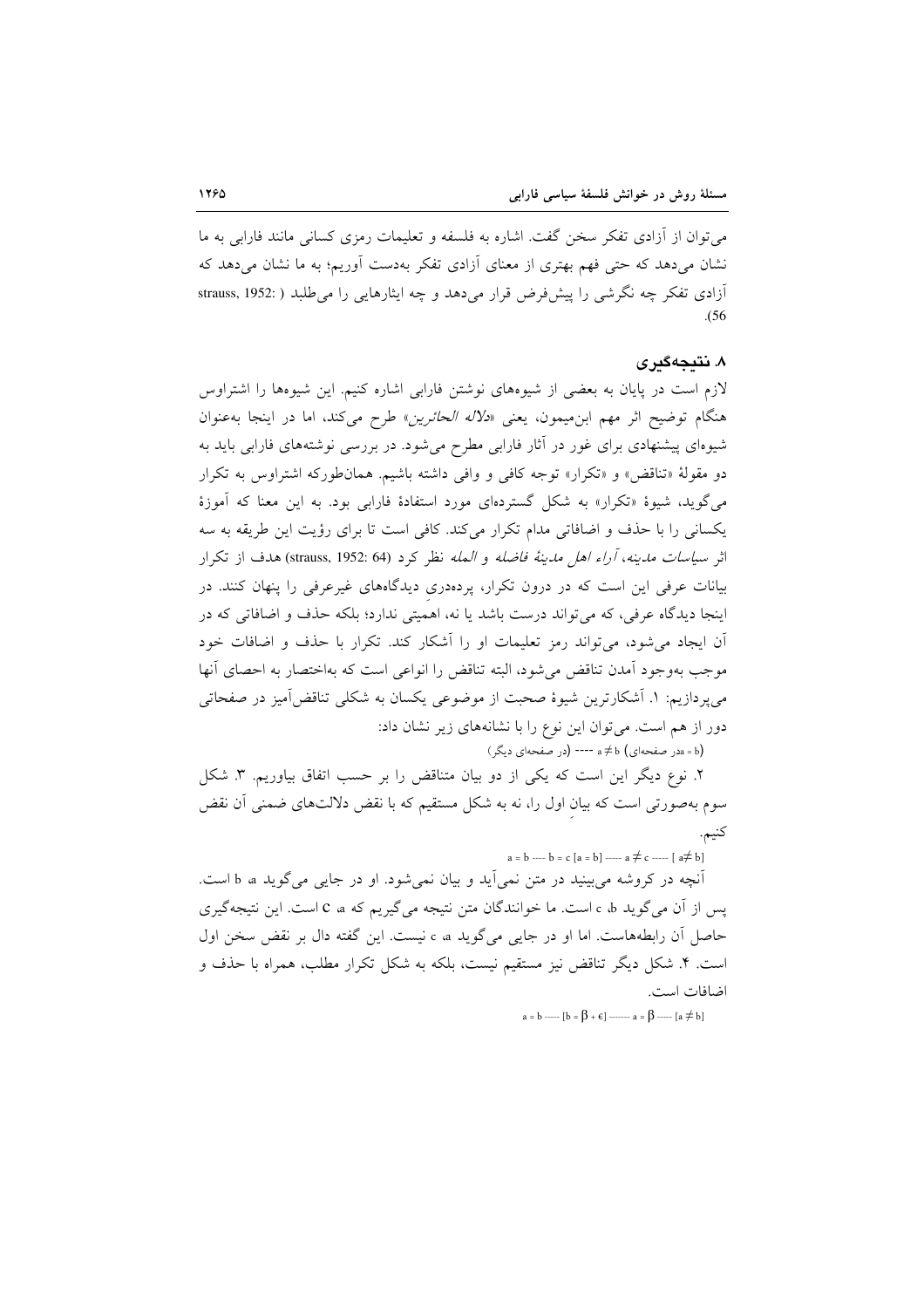.(ibid: 70-71)

# منا الف) فارسى

۱. داوری اردکانی، رضا (۱۳۶۰). فارابی: مؤسس فلسفهٔ اسلامی، تهران: ساقی. ٢. --------------- (١٣٨٩). فارابي فيلسوف فرهنگ، تهران: سخن. ۳. ژیلسون، اتین (۱۳۸۹). **تاریخ فلسفهٔ مسیحی در قرون وسطی**، ترجمهٔ رضا گندمی نصرآبادی، تهران: سمت ۴. شِرَت، ایوُن (۱۳۹۲،۱۹۹۵). ف<mark>لسفهٔ علوم اجتماعی قارەای، ترجمهٔ هادی جلیلی</mark>، تهران: نشر نی. ۵. طباطبايي، سيد جواد (١٣٩٠). ابن خلدون و علوم اجتماعي،تهران، ثالث. ۶. فارابی، ابونصر (۱۸۹۰). ا**لثمره المرضيه فی بعض الرسالات الفارابیه**، تحقیق فردریش دیتریشی، لیدن. ٧. ----------- (١٩۶٠). **شرح الفارابي لكتاب أرسطوطاليس في العباره**، بيروت: نشره ولهلم كوتش و ستانلي مارو. ٨ ---------- (١٩٨٠). **تلخيص نواميس افلاطون**، تحقيق عبد الرجمن بدوى، ضمن كتاب افلاطون في الاسلام، دار الاندلس.  $P.$  ----------- (١٩٨٠). فلسفه أفلاطون و أجزاؤها و مراتب أجزائها من أولها الى آخرها، تحقيق عبدالرجمن بدوى، ضمن كتاب افلاطون في الاسلام، دار الاندلس. ١٠. –––––––––– (١٩٨۶). **المنطق عند الفارابي**، الجزء الثاني، تحقيق ماجد فخرى، بيروت: دارالمشرق. ١١. ------------ (١٩٨۶). كتاب الحروف، تحقيق محسن مهدي، بيروت: دارالمشرق. ١٢. ------------ (١٨٩٥). آراء اهل المدينه الفاضله، تحقيق ديتريشي، ليدن. ١٣. ---------- (١٩٢٩). احصاءالعلوم، تصحيح عثمان امين، الطبعه الثانيه، قاهره. .<br>١۴. القائمه الجديده للمطبوعات العربيه بدائره المعارف العثمانيه (١٩٧٣). حيدراًباد: حيدراًباد دكن، ص ٩-١٠. ١۵. مدكور، ابراهيم (١٩٨٣). أ**بونصر الفارابي في الذكرى الألفيه لوفاته**، قاهره: مكتبه العربيه.

#### ب) خارجي

- 16. Aristotle (1992). Eudemian Ethics, translated by Michael woods, Oxford: London Press. 17. Berger, Peter and Luckman, Thomas (1991). The Social Construction of Reality, New York: Penguin press.
- 18. Falaquera (1902). Reschith Chokhmah, Edited by M. David, Berlin.
- 19. Gadamer, Hans-Georg (2004). Truth and Method, London & New York: continuum.
- 20. Leo, Strauss (1945). Farabi's Plato, In Louis Ginzberg. Jubilee Volume. New York: The American Academy for jewish research. Pp. 357-393.